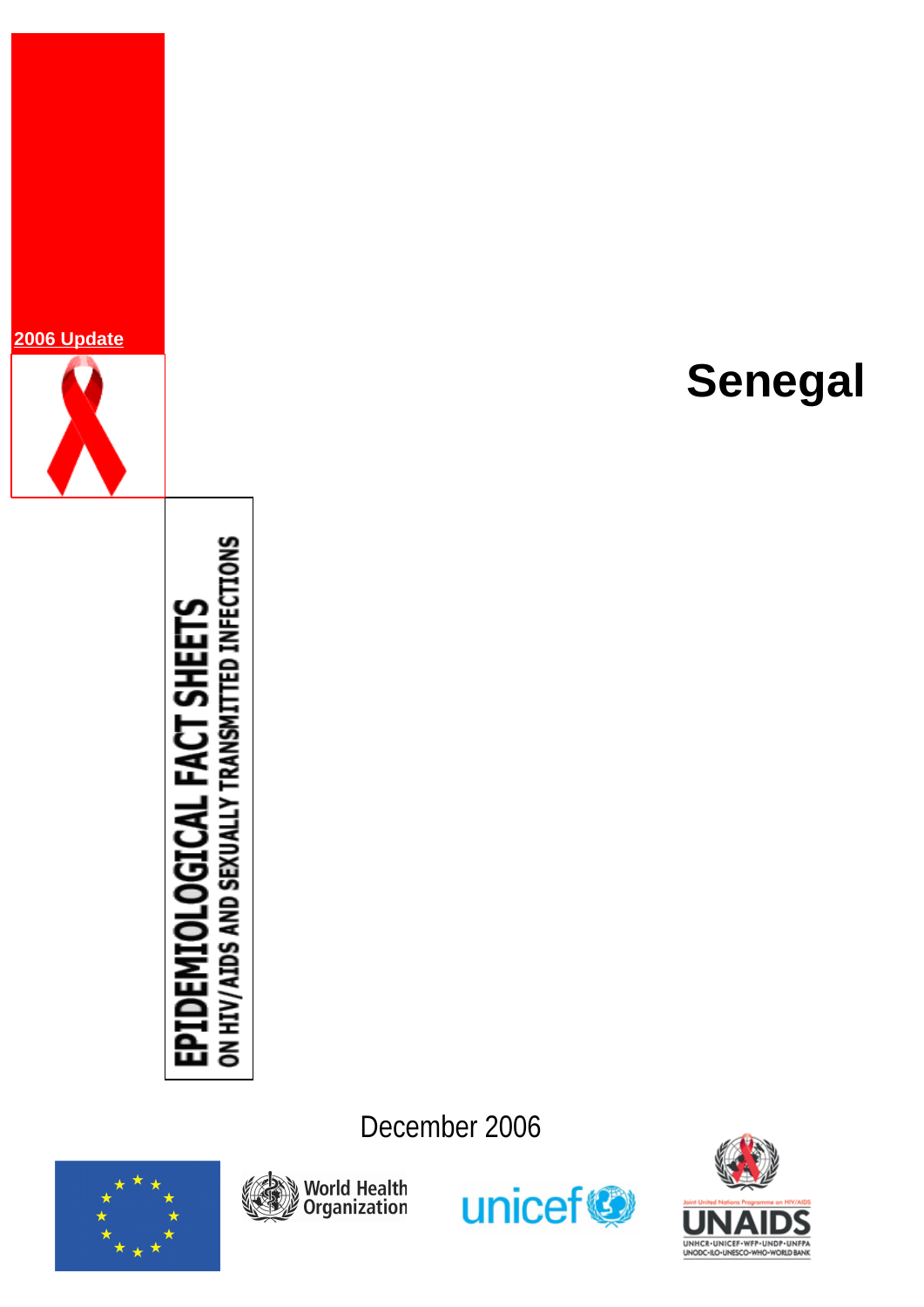# **HIV/AIDS estimates**

The estimates and data provided in the following tables relate to 2005 unless stated otherwise. These estimates have been produced and compiled by UNAIDS/WHO. They have been shared with national AIDS programmes for review and comments, but are not necessarily the official estimates used by national governments. In order to calculate regional totals, older data or regional models were used to produce minimum estimates for these countries. The estimates are given in rounded numbers. However, unrounded numbers were used in the calculation of rates and regional totals, so there may be minor discrepancies between the regional/global totals and the sum of the country figures. The new estimates in this report are presented together with ranges, called 'plausibility bounds'. These bounds reflect the certainty associated with each of the estimates. The wider the bounds, the greater the uncertainty surrounding an estimate. The extent of uncertainty depends mainly on the type of epidemic, and the quality, coverage and consistency of a country's surveillance system. The general methodology and tools used to produce the country-specific estimates in the table have been described in a series of papers in Sexually Transmitted Infections 2006, 82 (Suppl x). The estimates produced by UNAIDS/WHO are based on methods and on parameters that are informed by advice given by the UNAIDS Reference Group on HIV/AIDS Estimates, Modelling and Projections.

#### **Estimated number of adults and children living with HIV/AIDS, end of 2003 and 2005**

These estimates include all people with HIV infection, whether or not they have developed symptoms of AIDS.

|                           | 2003   | 2005    |
|---------------------------|--------|---------|
| Adults (15+) and children | 57 000 | 61 000  |
| Low estimate              | 28 000 | 29 000  |
| High estimate             | 92 000 | 100 000 |
| Adults $(15+)$            | 53 000 | 56 000  |
| Low estimate              | 26 000 | 26 000  |
| High estimate             | 85 000 | 92 000  |
| Children (0-14)           | 4400   | 5000    |
| Low estimate              | 1500   | 1700    |
| High estimate             | 10 000 | 12 000  |
| Adult rate (15-49) (%)    | 0.9    | 0.9     |
| Low estimate              | 0.5    | 0.4     |
| High estimate             | 1.5    | 1.5     |
| Women $(15+)$             | 31 000 | 33 000  |
| Low estimate              | 13 000 | 14 000  |
| High estimate             | 55 000 | 58 000  |

*Source: 2006 Report on the global AIDS epidemic*

| Estimates 2005                   | Men | Women |
|----------------------------------|-----|-------|
| Prevalence among 15-24 year olds |     |       |
| Low estimate                     | 0.1 |       |
| High estimate                    | 0.4 |       |

*Source: 2006 Report on the global AIDS epidemic*

#### **HIV prevalence among young people**

|                                       | 2000 | 2001 | 2002 | 2003 | 2004 | 2005 |
|---------------------------------------|------|------|------|------|------|------|
| Prevalence among 15-24 year olds      |      |      |      |      |      |      |
| Prevalence among 15-24 pregnant women |      |      |      |      | $-$  |      |

*Source: 2006 Report on the global AIDS epidemic*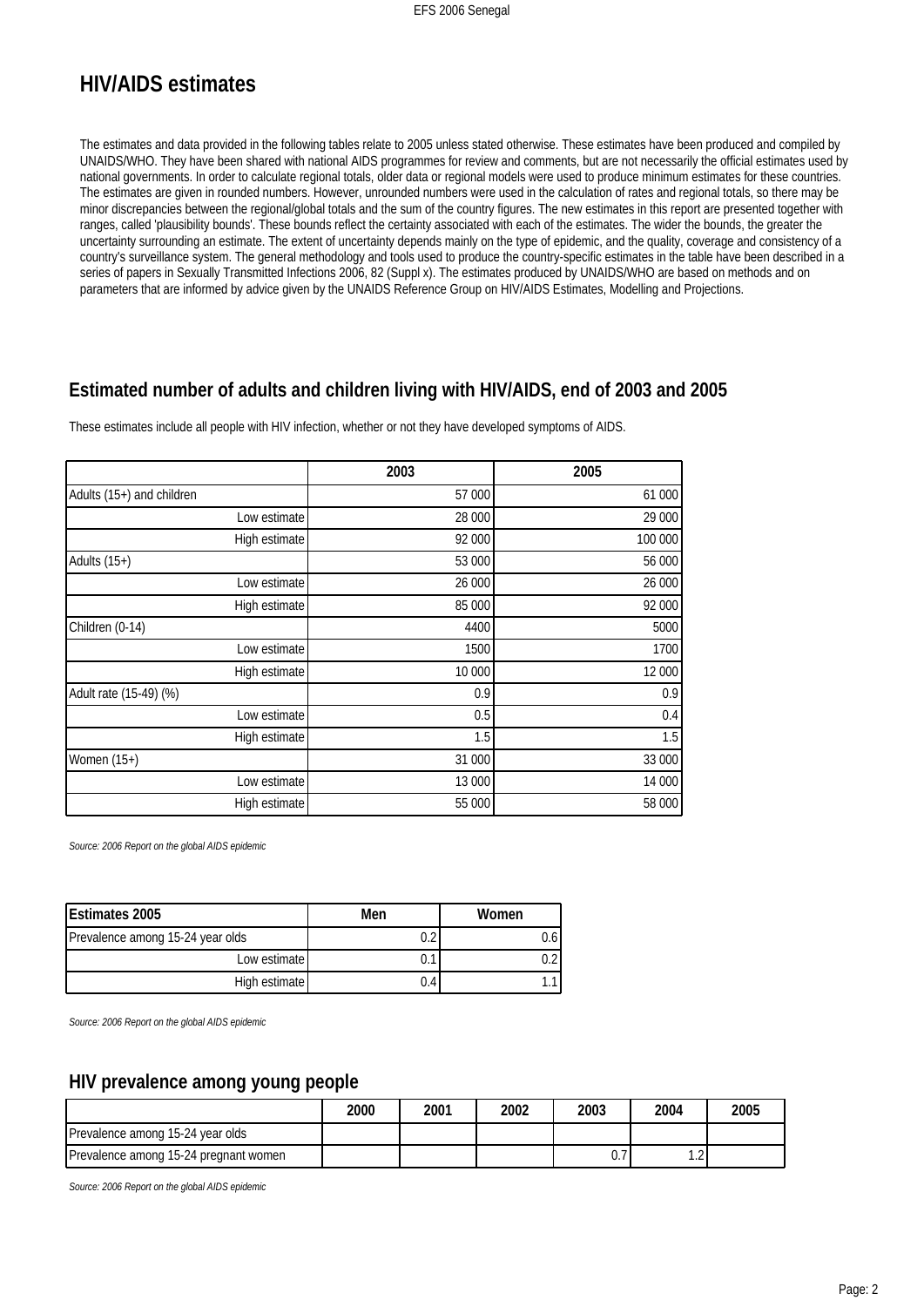# **Estimated number of deaths due to AIDS**

Estimated number of adults and children who died of AIDS:

|                     | 2003 | 2005 |
|---------------------|------|------|
| Adults and children | 4000 | 5200 |
| Low estimate        | 2000 | 2500 |
| High estimate       | 6500 | 8600 |

*Source: 2006 Report on the global AIDS epidemic*

# **Estimated number of orphans due to AIDS**

#### *Nb: only for generalized epidemics*

Estimated number of children who have lost their mother or father or both parents to AIDS and who were alive and under age 17 at the end of 2005:

| Estimated number of orphans | 2003   | 2005   |
|-----------------------------|--------|--------|
| Current living orphans      | 18 000 | 25 000 |
| Low estimate                | 10 000 | 14 000 |
| High estimate               | 28 000 | 39 000 |

*Source: 2006 Report on the global AIDS epidemic*

|                  | 2003   | 2005   |
|------------------|--------|--------|
| Maternal orphans | 11 000 | 17 000 |
| Low estimate     | 6300   | 9000   |
| High estimate    | 18 000 | 26 000 |
| Paternal orphans | 10 000 | 14 000 |
| Low estimate     | 5500   | 7400   |
| High estimate    | 15 000 | 21 000 |
| Dual orphans     | 4400   | 6700   |
| Low estimate     | 2400   | 3600   |
| High estimate    | 6800   | 10 000 |

*Source: 2006 Report on the global AIDS epidemic*

|                          | Year | Total |
|--------------------------|------|-------|
| <b>Education ratio</b>   |      |       |
| External support for OVC |      |       |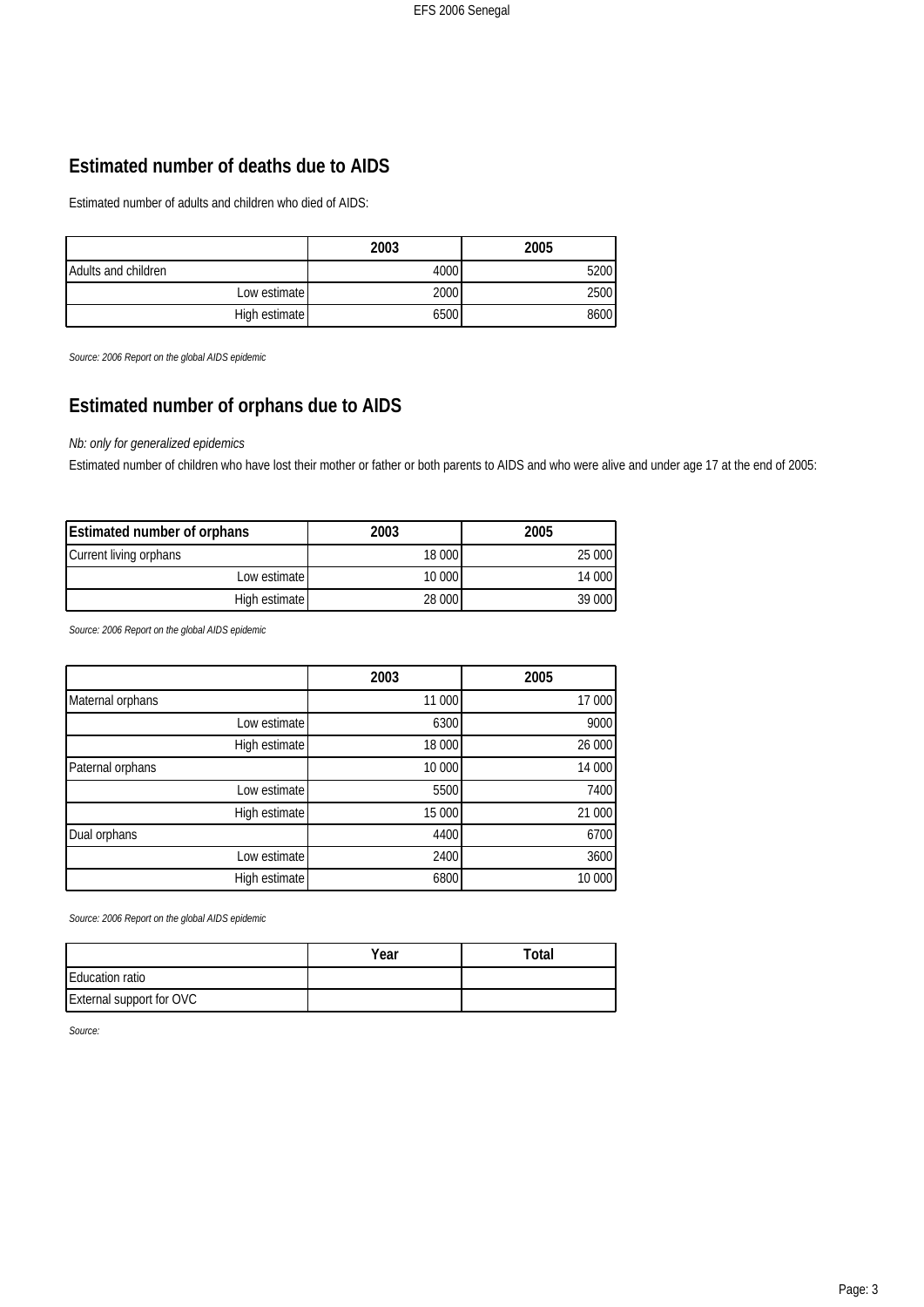# **The UNAIDS/WHO Working Group on Global HIV/AIDS and STI Surveillance**

Global surveillance of HIV/AIDS and sexually transmitted infections (STIs) is a joint effort of WHO and UNAIDS. The UNAIDS/WHO Working Group on Global HIV/AIDS and STI Surveillance, initiated in November 1996, is the coordination and implementation mechanism for UNAIDS and WHO to compile and improve the quality of data needed for informed decision-making and planning at national, regional and global levels. The primary objective of the working group is to strengthen national, regional and global structures and networks for improved monitoring and surveillance of HIV/AIDS and STIs. For this purpose, the working group collaborates closely with WHO Regional Offices, national AIDS programmes and a number of national and international institutions. The goal of this collaboration is to compile the best information available and to improve the quality of data needed for informed decisionmaking and planning at national, regional, and global levels. The Epidemiological Fact Sheets are one of the products of this close collaboration across the globe.

Within this framework, the Fact Sheets collate the most recent country specific data on HIV/AIDS prevalence and incidence, together with information on behaviour (e.g.; casual sex and condom use) which can spur or stem the transmission of HIV.

Not unexpectedly, information on all of the agreed upon indicators was not available for many countries in 2005. However these updated Fact Sheets do contain a wealth of information which allows identification of strengths in currently existing programmes and comparisons between countries and regions. The fact Sheets may also be instrumental in identifying potential partners when planning and implementing surveillance systems.

The Fact Sheets can be only as good as information made available to the UNAIDS/WHO Working Group on Global HIV/AIDS and STI Surveillance. Therefore, the Working Group would like to encourage all programme managers as well as national and international experts to communicate additional information to them whenever such information becomes available. The Working Group also welcomes any suggestions for additional indicators or information proven to be useful in national or international decision-making and planning.

# **Assessment of the epidemiological situation 2006**

HIV-1 and HIV-2 surveillance information on antenatal clinic women is available from Senegal since the mid-1980s. In Dakar, the capital, HIV-1 prevalence among antenatal clinic women was 1 percent or less for all years up to 1998. Median HIV prevalence rose gradually from 0.5% in 1998, 0.8% in 2000 to 1.9% in 2003. The prevalence in previous years had also been low. Median HIV prevalnce among pregnant women aged 15-24 years, the prevalence in 2000 was 0.8% and in 2003 it was 1.2%.

Although, HIV-1 prevalence has remained very low among antenatal clinic women in Dakar, prevalence among sex workers has increased gradually from less than 1 percent in 1986 to 14 percent in 2002. HIV-1 prevalence among sex workers outside of Dakar, in Kaolack and Ziguinchor, continues to increase, from 0 percent in 1986 to over 20 percent in 2002.

Since 1989, HIV-1 prevalence among male STI clinic patients in Dakar increased from 1 percent to nearly 5 percent in 1993. In 2002, 4 percent of male STI clinic patients tested positive for HIV-1 or HIV-1+2.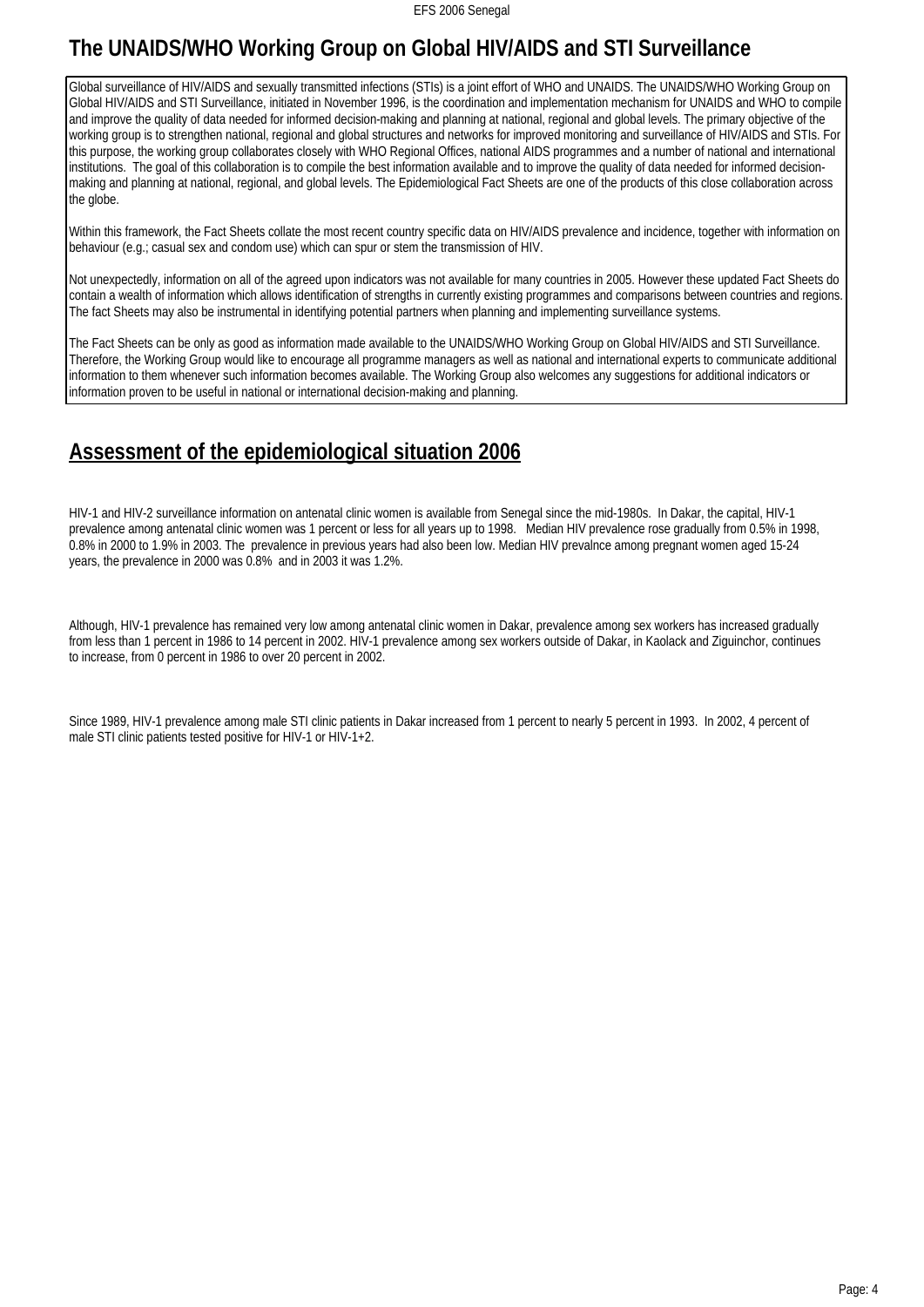# **Basic indicators**

For consistency reasons the data in the table below are taken form official UN publications.

| DEMOGRAPHIC DATA                                  | <b>YEAR</b> | <b>ESTIMATE</b> | <b>SOURCE</b>                 |
|---------------------------------------------------|-------------|-----------------|-------------------------------|
| Total population (thousands)                      | 2005        | 11 658          | <b>UN Population Division</b> |
| Population aged 15-49 (thousands)                 | 2005        | 5568            | <b>UN Population Division</b> |
| Female population aged 15-24 (thousands)          | 2005        | 1102            | <b>UN Population Division</b> |
| Annual population growth rate (%)                 | 1995-2004   | 2.2             | <b>UN Population Division</b> |
| % of population in urban areas                    | 2005        | 51              | <b>UN Population Division</b> |
| Crude birth rate (births per 1000 pop.)           | 2005        | 36.2            | <b>UN Population Division</b> |
| Crude death rate (deaths per 1000 pop.)           | 2005        | 11.2            | <b>UN Population Division</b> |
| Maternal mortality rate (per 100 000 live births) | 2000        | 690             | World Health Report 2006, WHO |
| Life expectancy at birth (years)                  | 2004        | 55              | World Health Report 2006, WHO |
| Total fertility rate (per woman)                  | 2004        | 4.9             | World Health Report 2006, WHO |
| Infant mortality rate (per 1000 live births)      | 2004        | 78              | UNICEF / WHO                  |
| Under 5 mortality rate (per 1000 live births)     | 2004        | 137             | World Health Report 2006, WHO |
|                                                   |             |                 |                               |

| SOCIO-ECONOMIC DATA                                                             | <b>YEAR</b> | <b>ESTIMATE</b> | <b>SOURCE</b>                      |
|---------------------------------------------------------------------------------|-------------|-----------------|------------------------------------|
| Gross national income, ppp, per capita (Int.\$)                                 | 2004        | 1720            | World Bank                         |
| Per capita total expenditure on health (Int.\$)                                 | 2003        | 58              | <b>WHO</b>                         |
| UN Human Development Index (ranking)                                            | 2005        | 157             | UNDP Human Development Report 2005 |
| General government expenditure on health as % of total<br>expenditure on health | 2003        | 41.8            | <b>WHO</b>                         |
| Adult literacy rate (%)                                                         | 2000-2004   | 39.3            | <b>UNESCO</b>                      |
| Male literacy rate (%)                                                          | 2000-2004   | 51.1            | <b>UNESCO</b>                      |
| Female literacy rate (%)                                                        | 2000-2004   | 29.2            | <b>UNESCO</b>                      |
| Net primary school enrolment ratio, male (%)                                    | 1998-2004   | 71              | <b>World Bank</b>                  |
| Net primary school enrolment ratio, female (%)                                  | 1998-2004   | 66              | World Bank                         |
| Human Poverty Index (ranking)                                                   | 2005        | 87              | UNDP Human Development Report 2005 |

|                                                                                 | 2001 | 2002 | 2003    | 2004       | 2005 |
|---------------------------------------------------------------------------------|------|------|---------|------------|------|
| National funds spent by governments on HIV/AIDS from<br>domestic sources (US\$) |      |      | 5943445 | 11 921 236 |      |

*Source: UNGASS CR and SIDALAC*

| Contact address                                                  |                                 |
|------------------------------------------------------------------|---------------------------------|
| UNAIDS/WHO Working Group on Global HIV/AIDS and STI Surveillance | email: hivstrategicinfo@who.int |
| 20, Avenue Appia                                                 | estimates@unaids.org            |
| CH - 1211 Geneva 27                                              |                                 |
| Switzerland                                                      | website: http://www.who.int/hiv |
| Fax: +41-22-791-4834                                             | http://www.unaids.org           |

Extracts of the information contained in these fact sheets may be reviewed, reproduced or translated for research or private study but not for sale or for use in conjunction with commercial purposes. Any use of information in these fact sheets should be accompanied by the following acknowledgment "UNAIDS/WHO Epidemiological Fact Sheets on HIV/AIDS and Sexually Transmitted Infections, 2006 Update".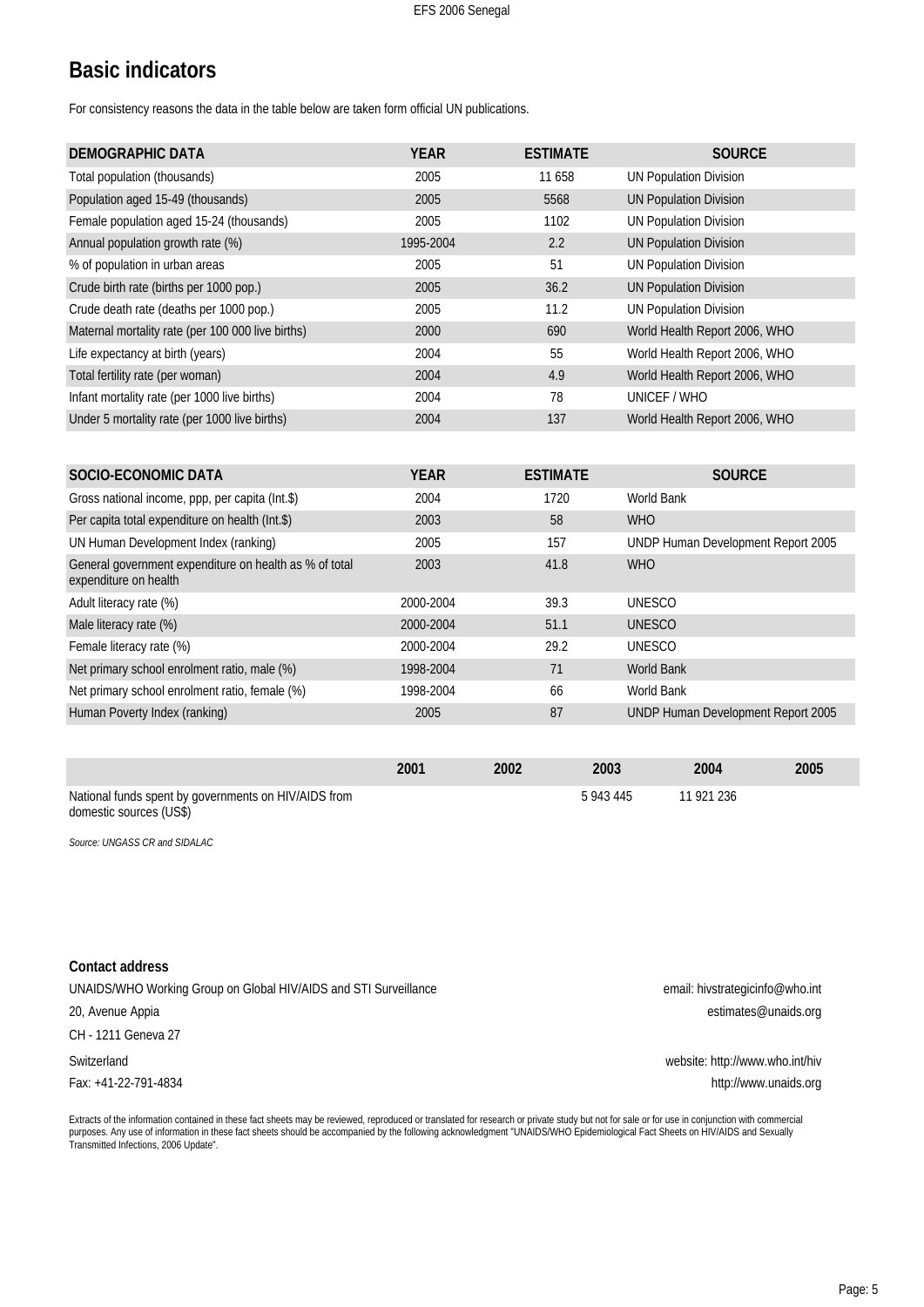# **HIV prevalence in different populations**

This section contains information about HIV prevalence in different populations. The data reported in the tables below are mainly based on the HIV database maintained by the United States Bureau of the Census where data from different sources, including national reports, scientific publications and international conferences are compiled. To provide a simple overview of the current situation and trends over time, summary data are given by population group, geographical area (Major Urban Areas versus Outside Major Urban Areas), and year of survey. Studies conducted in the same year are aggregated and the median prevalence rates (in percentages) are given for each of the categories. The maximum and minimum prevalence rates observed, as well as the total number of surveys/sentinel sites, are provided with the median, to give an overview of the diversity of HIV-prevalence results in a given population within the country. Data by sentinel site or specific study from which the medians were calculated are printed at the end of this fact sheet. The differentiation between the two geographical areas Major Urban Areas and Outside Major Urban Areas is not based on strict criteria, such as the number of inhabitants. For most countries, Major Urban Areas were considered to be the capital city and - where applicable - other metropolitan areas with similar socio-economic patterns. The term Outside Major Urban Areas considers that most sentinel sites are not located in strictly rural areas, even if they are located in somewhat rural districts.

| Group                      | Area                                   |         | 1990           | 1991           | 1992            | 1993                | 1994           | 1995           | 1996           | 1997           | 1998           | 1999           | 2000           | 2001           | 2002           | 2003           | 2004 | 2005 |
|----------------------------|----------------------------------------|---------|----------------|----------------|-----------------|---------------------|----------------|----------------|----------------|----------------|----------------|----------------|----------------|----------------|----------------|----------------|------|------|
|                            |                                        |         |                |                |                 |                     |                |                |                |                |                |                |                |                |                |                |      |      |
| Pregnant women             | Major urban<br>areas                   | N-Sites | $\mathbf{1}$   | $\overline{1}$ | $\mathbf{1}$    | $\mathbf{1}$        | $\mathfrak{Z}$ | $\overline{3}$ | $\mathfrak{Z}$ | $\overline{2}$ | $\mathbf{1}$   | $\mathbf{1}$   | $\mathbf{1}$   | $\mathbf{1}$   | $\sqrt{3}$     | $\mathbf{3}$   |      |      |
|                            |                                        | Minimum | 1.1            | 0.3            | $\mathbf 0$     | $\pmb{0}$           | $\pmb{0}$      | 0.3            | $\mathbf 0$    | 0.1            | 0.5            | 0.9            | 1.5            | 0.6            | 0.4            | 0.7            |      |      |
|                            |                                        | Median  | 1.1            | 0.3            | $\mathbf 0$     | $\pmb{0}$           | $\pmb{0}$      | $\mathbf{1}$   | 0.3            | 0.3            | 0.5            | 0.9            | 1.5            | 0.6            | 0.8            | 1.7            |      |      |
|                            |                                        | Maximum | 1.1            | 0.3            | $\pmb{0}$       | $\pmb{0}$           | $0.8\,$        | 1.7            | 0.6            | 0.4            | 0.5            | 0.9            | 1.5            | 0.6            | 1.1            | $\overline{2}$ |      |      |
|                            | Outside major<br>urban areas           | N-Sites | $\mathfrak{Z}$ | $\mathbf{3}$   | $\mathfrak{Z}$  | $\overline{2}$      | $\overline{2}$ | $\mathbf{1}$   | $\overline{2}$ | $\overline{2}$ | 5              | 5              | 5              | $\mathbf{3}$   | $8\phantom{1}$ | 9              |      |      |
|                            |                                        | Minimum | $\pmb{0}$      | $\pmb{0}$      | $\pmb{0}$       | 0.4                 | $\pmb{0}$      | $\bf 0$        | 0.1            | 0.7            | 0.2            | 0.2            | $\mathbf 0$    | 0.2            | 0.3            | 0.5            |      |      |
|                            |                                        | Median  | 0.2            | $\pmb{0}$      | $\pmb{0}$       | 0.6                 | 0.3            | $\pmb{0}$      | 0.1            | 0.7            | 0.5            | 0.7            | $0.5\,$        | 0.6            | 1.2            | 1.6            |      |      |
|                            |                                        | Maximum | 0.4            | $\pmb{0}$      | 0.1             | $0.8\,$             | 0.6            | $\pmb{0}$      | 0.1            | 0.8            | 0.7            | 1.1            | 0.9            | 1.2            | 2.1            | 2.6            |      |      |
| Sex workers                | Major urban<br>areas                   | N-Sites | $\mathbf{1}$   | $\mathbf{1}$   | $\mathbf{1}$    | $\mathbf{1}$        | $\mathfrak{Z}$ | $\sqrt{2}$     | $\mathbf{1}$   | $\mathbf{3}$   | $\mathfrak{Z}$ | $\mathbf{1}$   | $\overline{2}$ | $\overline{2}$ | $\overline{3}$ |                |      |      |
|                            |                                        | Minimum | 4.5            | 4.4            | 5.3             | 9                   | $\overline{4}$ | 7.1            | 6.7            | 7.3            | 6.1            | 13.7           | 13             | 8.9            | 4.5            |                |      |      |
|                            |                                        | Median  | 4.5            | 4.4            | 5.3             | 9                   | 10.1           | 11.4           | 6.7            | 7.6            | $\overline{7}$ | 13.7           | 13.8           | 11.3           | 9.7            |                |      |      |
|                            |                                        | Maximum | 4.5            | 4.4            | 5.3             | 9                   | 11.2           | 15.7           | 6.7            | 12.9           | 13.3           | 13.7           | 14.5           | 13.8           | 14.2           |                |      |      |
|                            | Outside major<br>urban areas           | N-Sites | $\mathfrak{Z}$ | $\mathbf{3}$   | $\overline{2}$  | $\overline{2}$      | $\overline{2}$ | $\overline{2}$ | $\overline{2}$ | $\overline{2}$ | $\overline{2}$ | $\overline{2}$ | $\mathbf{1}$   | $\mathbf{1}$   | $\sqrt{2}$     |                |      |      |
|                            |                                        | Minimum | 0.5            | $\pmb{0}$      | 1.9             | 8                   | 8.5            | 6.7            | 13.4           | 14.2           | 17.1           | 10.3           | 17.2           | 22.8           | 20.8           |                |      |      |
|                            |                                        | Median  | 2.7            | 1.4            | 5               | 8.8                 | 8.8            | 7.8            | 13.7           | 15.2           | 19.5           | 12.6           | 17.2           | 22.8           | 21.8           |                |      |      |
|                            |                                        | Maximum | 4.7            | 11.5           | 8.1             | 9.5                 | 9.2            | 8.8            | 14             | 16.2           | 21.9           | 14.9           | 17.2           | 22.8           | 22.7           |                |      |      |
| Injecting drug<br>users    |                                        |         |                |                |                 |                     |                |                |                |                |                |                |                |                |                |                |      |      |
| STI patients               | Major urban<br>areas                   | N-Sites | $\mathbf{1}$   | $\mathbf{1}$   | $\mathbf{1}$    | $\mathbf{1}$        | $\overline{2}$ | $\overline{2}$ | $\mathbf{3}$   | $\overline{2}$ | $\mathbf{3}$   | $\mathbf{1}$   | $\mathbf{1}$   | $\mathbf{1}$   |                |                |      |      |
|                            |                                        | Minimum | 1.1            | 1.6            | 2.3             | 4.5                 | 2.2            | 3.1            | 1.4            | $\pmb{0}$      | $\pmb{0}$      | 3.5            | 4.3            | 4.1            |                |                |      |      |
|                            |                                        | Median  | 1.1            | 1.6            | 2.3             | 4.5                 | 3.5            | $\overline{4}$ | 4.9            | 1.6            | $\mathbf{3}$   | 3.5            | 4.3            | 4.1            |                |                |      |      |
|                            |                                        | Maximum | 1.1            | 1.6            | 2.3             | 4.5                 | 4.9            | 4.8            | 6.2            | 3.3            | $\sqrt{4}$     | 3.5            | 4.3            | 4.1            |                |                |      |      |
|                            | Outside major $N-Sites$<br>urban areas |         | 3 <sup>1</sup> | 3 <sup>3</sup> | $\overline{3}$  | $2^{\circ}$         | $\overline{2}$ |                |                |                |                |                |                |                |                |                |      |      |
|                            |                                        | Minimum | $\mathbf 0$    | $\mathbf 0$    | $\mathbf 0$     | 1.1                 | 2.2            |                |                |                |                |                |                |                |                |                |      |      |
|                            |                                        | Median  | $\pmb{0}$      | $\pmb{0}$      | $\mathbf{1}$    | $\overline{2}$      | 2.6            |                |                |                |                |                |                |                |                |                |      |      |
|                            |                                        | Maximum | 2.5            | 2.6            | 2.8             | 2.9                 | $\mathfrak{Z}$ |                |                |                |                |                |                |                |                |                |      |      |
| Men having sex<br>with men |                                        |         |                |                |                 |                     |                |                |                |                |                |                |                |                |                |                |      |      |
| Tuberculosis<br>patients   | Major urban<br>areas                   | N-Sites | $\mathbf{1}$   | $\mathbf{1}$   | $\mathbf{1}$    | $\mathbf{1}$        | $\mathbf{3}$   | $\overline{2}$ | $\overline{2}$ | $\mathbf{3}$   | $\mathbf{3}$   | $\overline{2}$ |                |                | $\sqrt{3}$     |                |      |      |
|                            |                                        | Minimum | 3.5            | 3.7            | 5               | $\boldsymbol{6}$    | 5              | 5.9            | 5              | $7\phantom{.}$ | 3.1            | 9              |                |                | 2.3            |                |      |      |
|                            |                                        | Median  | 3.5            | 3.7            | 5               | $\ddot{\mathbf{6}}$ | 7.2            | 7.2            | 6.2            | 10.1           | 4.9            | 9              |                |                | 9.7            |                |      |      |
|                            |                                        | Maximum | $3.5\,$        | $3.7\,$        | $5\phantom{.0}$ | $\boldsymbol{6}$    | 14.3           | $8.5\,$        | 7.4            | 10.9           | $9.6\,$        | 9.1            |                |                | 9.9            |                |      |      |

## **HIV sentinel surveillance prevalence**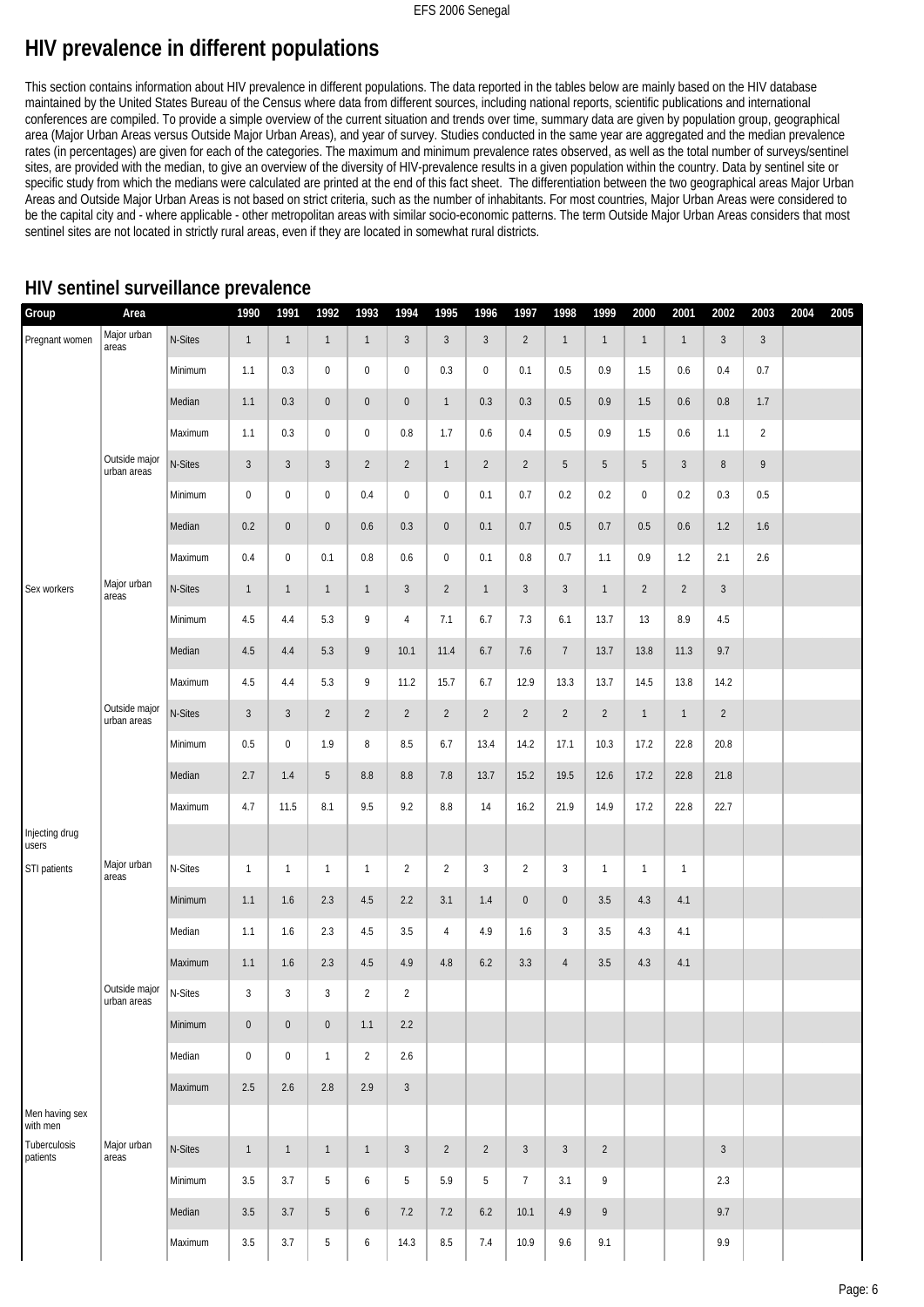EFS 2006 Senegal

| Group                    | Area                         |         | 1990   | 1991 | 1992 | 1993   | 1994 | 1995 | 1996 | 1997 | 1998 | 1999 | 2000 | 2001 | 2002 | 2003 | 2004 | 2005 |
|--------------------------|------------------------------|---------|--------|------|------|--------|------|------|------|------|------|------|------|------|------|------|------|------|
| Tuberculosis<br>patients | Outside major<br>urban areas | N-Sites | $\sim$ |      |      | $\sim$ |      |      |      |      |      |      |      |      |      |      |      |      |
|                          |                              | Minimum | 1.4    |      |      | 0.5    | 4.5  |      | 5.9  | 0    | 7.8  | 9.2  | 6.4  |      | 13.3 |      |      |      |
|                          |                              | Median  | 1.8    | 1.9  | 1.1  | 2.2    | 4.5  |      | 5.9  | 1.2  | 7.8  | 9.2  | 6.4  |      | 13.3 |      |      |      |
|                          |                              | Maximum | 2.1    | 2.1  |      | 3.9    | 4.5  |      | 5.9  | 2.3  | 7.8  | 9.2  | 6.4  |      | 13.3 |      |      |      |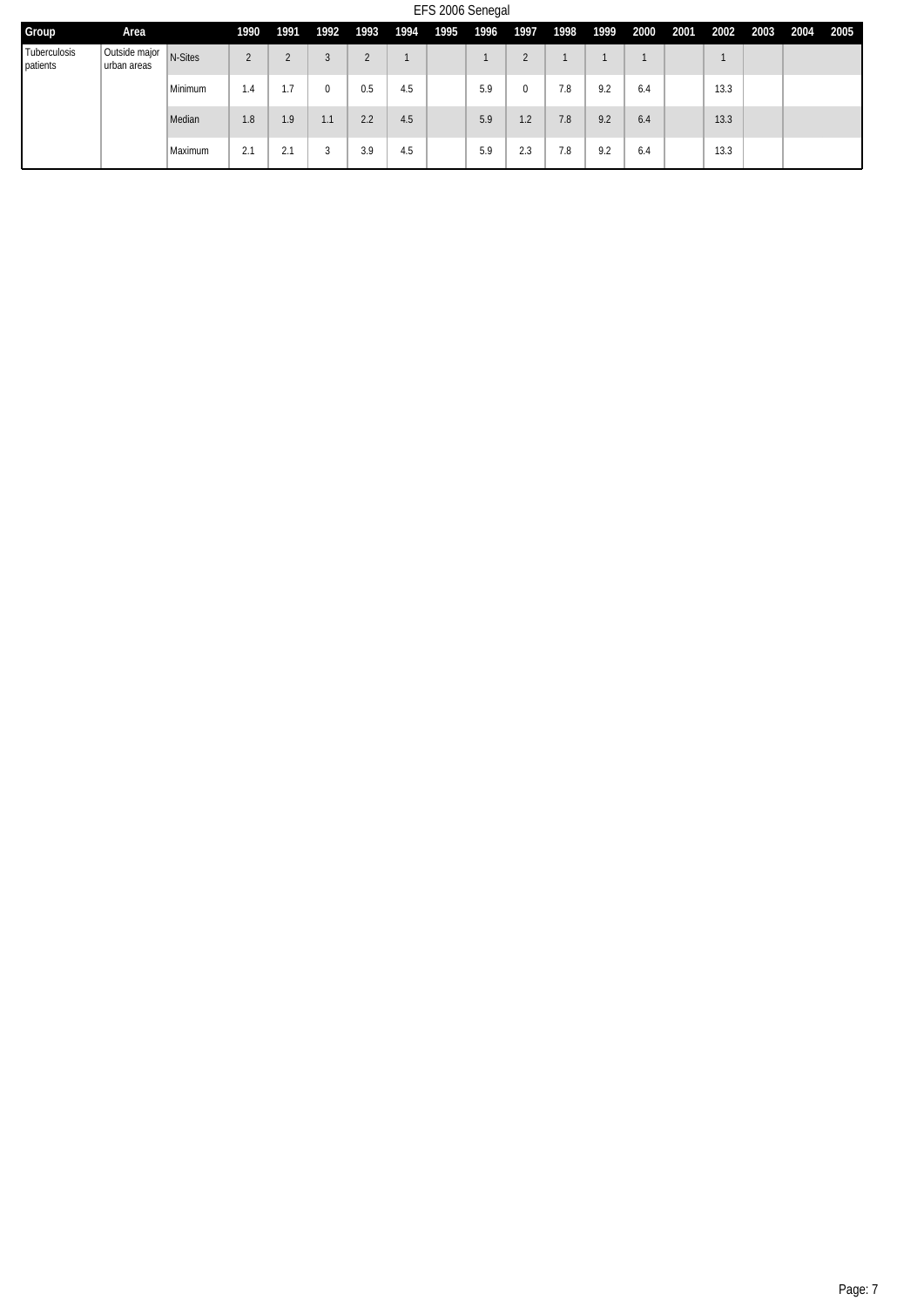#### **Maps & charts**

Mapping the geographical distribution of HIV prevalence among different population groups may assist in interpreting both the national coverage of the HIV surveillance system as well in explaining differences in levels of prevalence. The UNAIDS/WHO Working Group on Global HIV/AIDS and STI Surveillance, in collaboration with the WHO Public Health Mapping and GIS Team, Communicable Diseases, is producing maps showing the location and HIV prevalence in relation to population density, major urban areas and communication routes. For generalized epidemics, these maps show the location of prevalence of antenatal surveillance sites. Trends in antenatal sentinel surveillance for higher prevalence countries, or in prevalence among selected populations for countries with concentrated epidemics, are a new addition. These are presented for those countries where sufficient data exist.





The boundaries and names shown and the designations used on the map do not imply the expression of any opinion whatsoever on the part of the World Health Organization concerning the legal status of any country, territory, city or area or of its authorities, or concerning the delimitation of its frontiers or boundaries. Dotted lines on maps represent approximate border lines for which there may not yet be full agreement. WHO 2006, all rights reserved.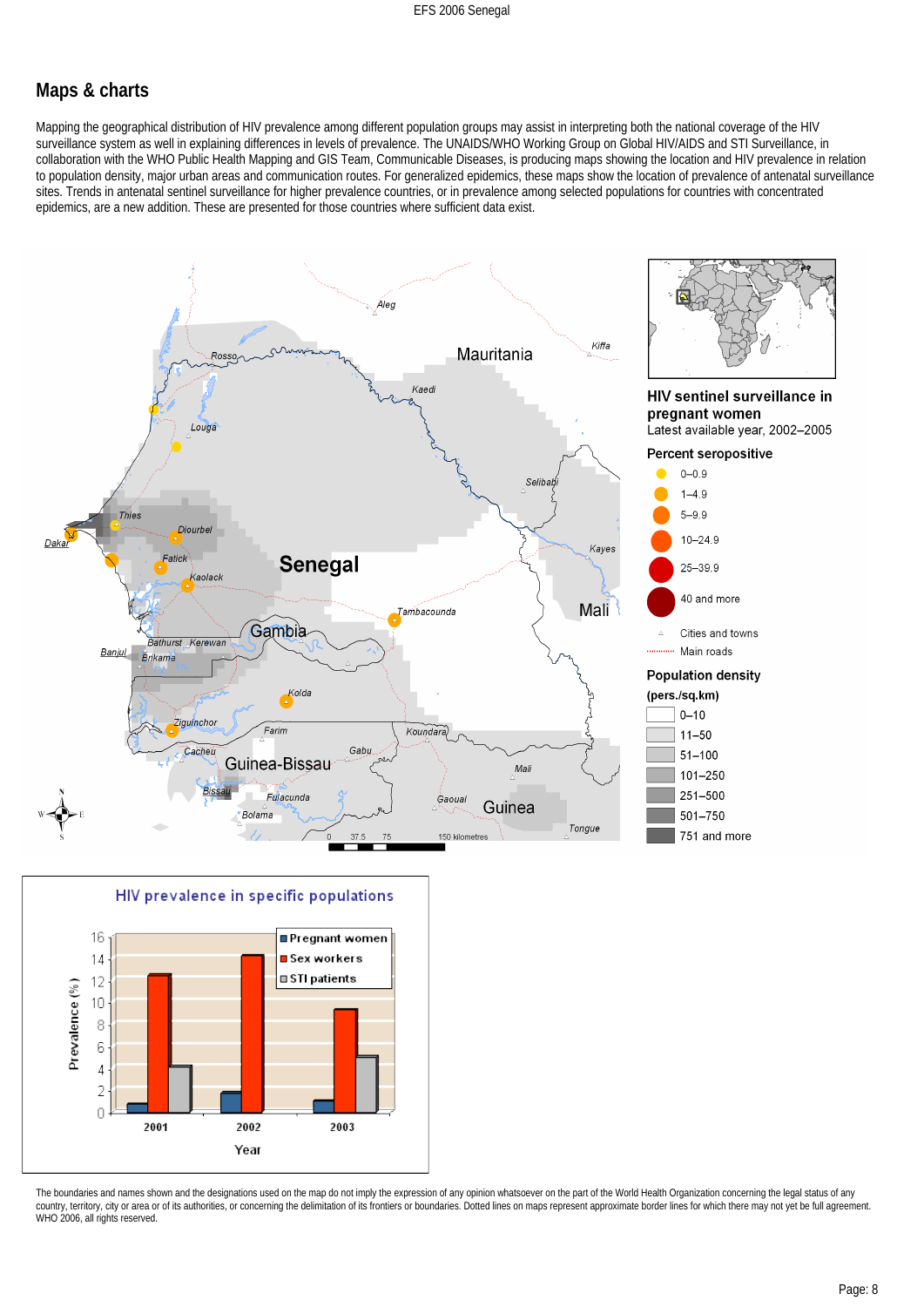# **Reported HIV/AIDS cases**

## **Reported AIDS cases**

Following WHO and UNAIDS recommendations, AIDS case reporting is carried out in most countries. Data from individual AIDS cases are aggregated at the national level and sent to WHO. However, case reports come from surveillance systems of varying quality. Reporting rates vary substantially from country to country and low reporting rates are common in developing countries due to weaknesses in the health care and epidemiological systems. In addition, countries use different AIDS case definitions. A main disadvantage of AIDS case reporting is that it only provides information on transmission patterns and levels of infection approximately 5-10 years in the past, limiting its usefulness for monitoring recent HIV infections. Despite these caveats, AIDS case reporting remains an important advocacy tool and is useful in estimating the burden of HIV-related morbidity as well as for short-term planning of health care services. AIDS case reports also provide information on the demographic and geographic characteristics of the affected population and on the relative importance of the various exposure risks. In some situations, AIDS reports can be used to estimate earlier HIV infection patterns using back-calculation. AIDS case reports and AIDS deaths have been dramatically reduced in industrialized countries with the introduction of Anti-Retroviral Therapy (ART).

|         | 1990 | 1991 | 1992 | 1993 | 1994 | 1995 | 1996 | 1997 <sub>1</sub> | 1998 | 1999 | 2000 | 2001 | 2002 | 2003 | 2004 | 2005 | Total |
|---------|------|------|------|------|------|------|------|-------------------|------|------|------|------|------|------|------|------|-------|
| Males   |      |      |      |      |      |      |      |                   |      |      |      |      |      |      |      |      |       |
| Females |      |      |      |      |      |      |      |                   |      |      |      |      |      |      |      |      |       |
| 'Total  |      |      |      |      |      |      |      |                   |      |      |      |      |      |      |      |      |       |

## **Reported HIV cases**

A case of HIV infection is defined as an individual with HIV infection irrespective of clinical stage (including severe or stage 4 clinical disease) confirmed by laboratory criteria according to country definitions and requirements.

|         | 1996 | 1997 | 1998 | 1999 | 2000 | 2001 | 2002 | 2003 | 2004 | 2005 | Total |
|---------|------|------|------|------|------|------|------|------|------|------|-------|
| Males   |      |      |      |      |      |      |      |      |      |      |       |
| Females |      |      |      |      |      |      |      |      |      |      |       |
| Total   |      |      |      |      |      |      |      |      |      |      |       |

*Source:*

**Note: In some instances, the number in the total column is not the sum of the individual years due to differing reporting, estimation processes or available data.**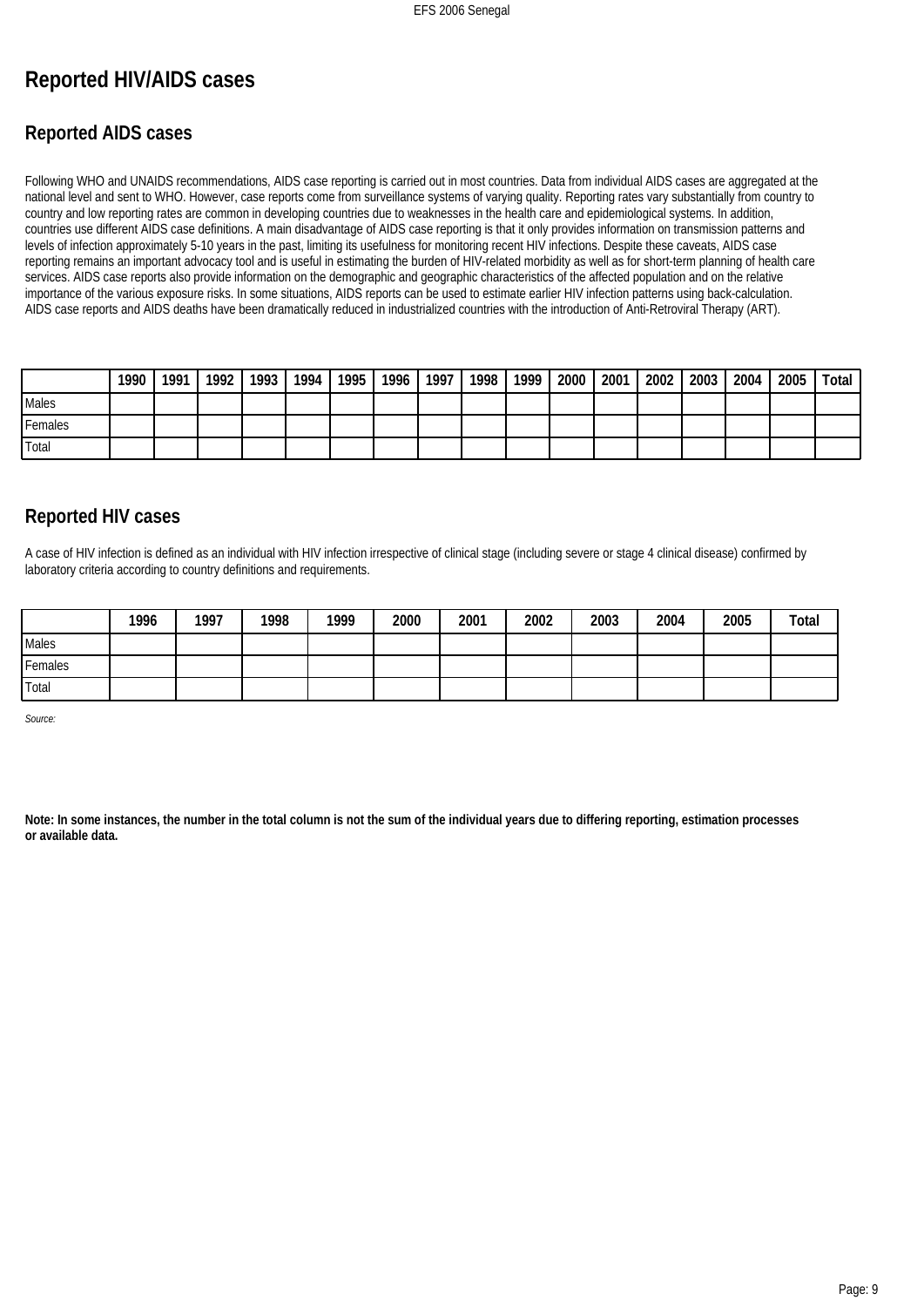# **Sexually transmitted infections (STIs)**

The predominant mode of transmission of both HIV and other STIs is sexual intercourse. Measures for preventing sexual transmission of HIV and STIs are the same, as are the target audiences for interventions. In addition, strong evidence supports several biological mechanisms through which STIs facilitate HIV transmission by increasing both HIV infectiousness and HIV susceptibility. Thus, detection and treatment of individuals with STIs is an important part of an HIV control strategy. In summary, if the incidence/prevalence of STIs is high in a country, then there is the possibility of high rates of sexual transmission of HIV. Monitoring trends in STIs provides valuable insight into the likelihood of the importance of sexual transmission of HIV within a country, and is part of second generation surveillance. These trends also assist in assessing the impact of behavioural interventions, such as delaying sexual debut, reducing the number of sex partners and promoting condom use. Clinical services offering STI care are an important access point for people at high risk for both STIs and HIV. Identifying people with STIs allows for not only the benefit of treating the STI, but for prevention education, HIV testing, identifying HIV-infected persons in need of care, and partner notification for STIs or HIV infection. Consequently, monitoring different components of STI prevention and control can also provide information on HIV prevention and control activities within a country.

# **STI syndromatic reporting**

#### **Genital discharge**

| Reported<br>cases | 1995<br>ن / | 1996 | $100^{-}$ | 1998 | 1000 | 2000 | 2001 | 2002 | 2003 | 2004 | 2005 |
|-------------------|-------------|------|-----------|------|------|------|------|------|------|------|------|
| Males             |             |      |           |      |      |      |      |      |      |      |      |

*Source:*

#### **Genital ulcers**

| Reported cases | 1995 | 1996 | 1997 | 1998 | 1999 | 2000 | 2001 | 2002 | 2003 | 2004 | 2005 |
|----------------|------|------|------|------|------|------|------|------|------|------|------|
| <b>I</b> Males |      |      |      |      |      |      |      |      |      |      |      |
| Females        |      |      |      |      |      |      |      |      |      |      |      |
| l Total        |      |      |      |      |      |      |      |      |      |      |      |

*Source:*

## **STI etiological reporting**

#### **Chlamidya**

| Reported cases | 1995 | 1996 | 1997 | 1998 | 1999 | 2000 | 2001 | 2002 | 2003 | 2004 | 2005 |
|----------------|------|------|------|------|------|------|------|------|------|------|------|
| <b>Males</b>   |      |      |      |      |      |      |      |      |      |      |      |
| Females        |      |      |      |      |      |      |      |      |      |      |      |
| Total          |      |      |      |      |      |      |      |      |      |      |      |

*Source:*

#### **Gonorrhoea**

| Reported cases | 1995 | 1996 | 1997 | 1998 | 1999 | 2000 | 2001 | 2002 | 2003 | 2004 | 2005 |
|----------------|------|------|------|------|------|------|------|------|------|------|------|
| <b>I</b> Males |      |      |      |      |      |      |      |      |      |      |      |
| Females        |      |      |      |      |      |      |      |      |      |      |      |
| <b>Total</b>   |      |      |      |      |      |      |      |      |      |      |      |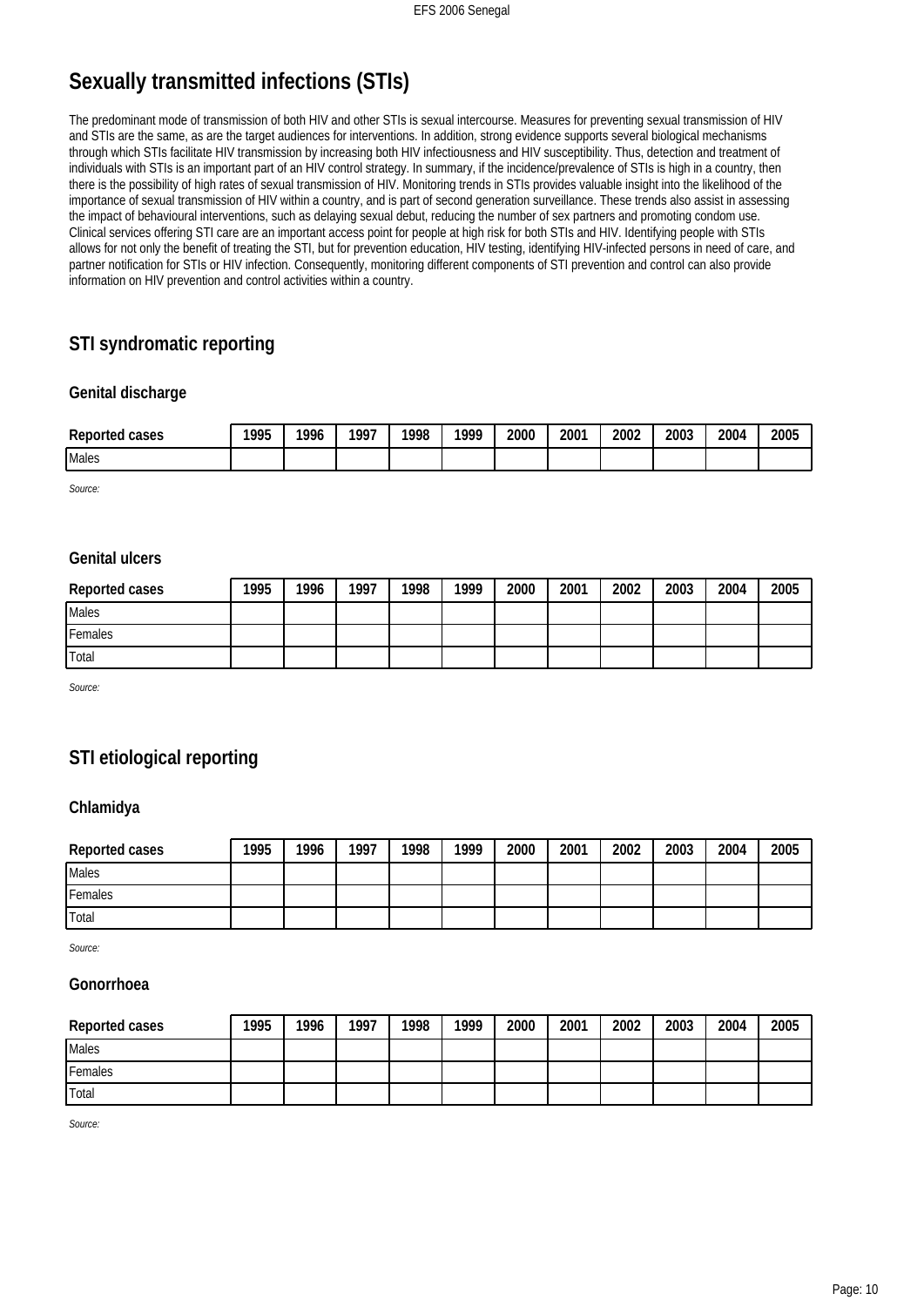#### **Syphilis**

| Reported cases | 1995 | 1996 | 1997 | 1998 | 1999 | 2000 | 2001 | 2002 | 2003 | 2004 | 2005 |
|----------------|------|------|------|------|------|------|------|------|------|------|------|
| <b>Males</b>   |      |      |      |      |      |      |      |      |      |      |      |
| Females        |      |      |      |      |      |      |      |      |      |      |      |
| <b>I</b> Total |      |      |      |      |      |      |      |      |      |      |      |

*Source:*

#### **Herpes simplex**

| Reported cases | 1995 | 1996 | 1997 | 1998 | 1999 | 2000 | 2001 | 2002 | 2003 | 2004 | 2005 |
|----------------|------|------|------|------|------|------|------|------|------|------|------|
| <b>Males</b>   |      |      |      |      |      |      |      |      |      |      |      |
| Females        |      |      |      |      |      |      |      |      |      |      |      |
| Total          |      |      |      |      |      |      |      |      |      |      |      |

*Source:*

## **Syphilis prevalence, women**

Percent of blood samples taken from pregnant women aged 15-49 that test positive for syphilis - positive reaginic and treponema test-during routine screening at selected antenatal clinics.

#### **Syphilis prevalence, ANC women**

|              | 1995 | 1996 | 1007 | 1998 | 1999<br>,, | 2000 | 2001 | 2002 | 2003 | 2004 | 2005 |
|--------------|------|------|------|------|------------|------|------|------|------|------|------|
| <b>Total</b> |      |      |      |      |            |      |      |      |      |      |      |

## **Prevalence of curable STIs among specific populations**

#### **Prevalence of curable STIs among female sex workers**

|                                                                                                                                                                                       | Year      | Area  | Rate | Range |
|---------------------------------------------------------------------------------------------------------------------------------------------------------------------------------------|-----------|-------|------|-------|
| Chlamydia                                                                                                                                                                             |           |       |      |       |
|                                                                                                                                                                                       | 1997-1999 | Urban | 28.5 |       |
| Source: Sturm-Ramirez K. Molecular epidemiology of genital Chlamydia trachomatis infection in high-risk women in Senegal, West Africa. J Clin Microbiol 2000; 28<br>$(1): 138 - 145.$ |           |       |      |       |

|                                                                                                                                                                                       | Year      | Area  | Rate | Range |
|---------------------------------------------------------------------------------------------------------------------------------------------------------------------------------------|-----------|-------|------|-------|
| Gonorrhoea                                                                                                                                                                            |           |       |      |       |
|                                                                                                                                                                                       | 1997-1999 | Urban | 6.1  |       |
| Source: Sturm-Ramirez K. Molecular epidemiology of genital Chlamydia trachomatis infection in high-risk women in Senegal, West Africa. J Clin Microbiol 2000; 28<br>$(1): 138 - 145.$ |           |       |      |       |

|                                                                                                                                                             | Year      | Area          | Rate | Range     |  |
|-------------------------------------------------------------------------------------------------------------------------------------------------------------|-----------|---------------|------|-----------|--|
| <b>Syphilis</b>                                                                                                                                             |           |               |      |           |  |
|                                                                                                                                                             | 1997-1999 | Not specified | 20   | $20 - 26$ |  |
| $0-16.3$<br>2000-2001<br>Not specified<br>3.8                                                                                                               |           |               |      |           |  |
| Source: 1) Comite National de Lutte Contre le SIDA, FHI, USAID. Bulletin epidémiologique N° 8, Décembre 2000. 2) Sturm-Ramirez K. Molecular epidemiology of |           |               |      |           |  |

*genital Chlamydia trachomatis infection in high-risk women in Senegal, West Africa. J Clin Microbiol 2000; 28 (1): 138–145.*

|                                                                                                                                                                                       | Year      | Area  | Rate | Range |
|---------------------------------------------------------------------------------------------------------------------------------------------------------------------------------------|-----------|-------|------|-------|
| <b>Trichomoniasis</b>                                                                                                                                                                 |           |       |      |       |
|                                                                                                                                                                                       | 1997-1999 | Urban | 12.6 |       |
| Source: Sturm-Ramirez K. Molecular epidemiology of genital Chlamydia trachomatis infection in high-risk women in Senegal, West Africa. J Clin Microbiol 2000; 28<br>$(1): 138 - 145.$ |           |       |      |       |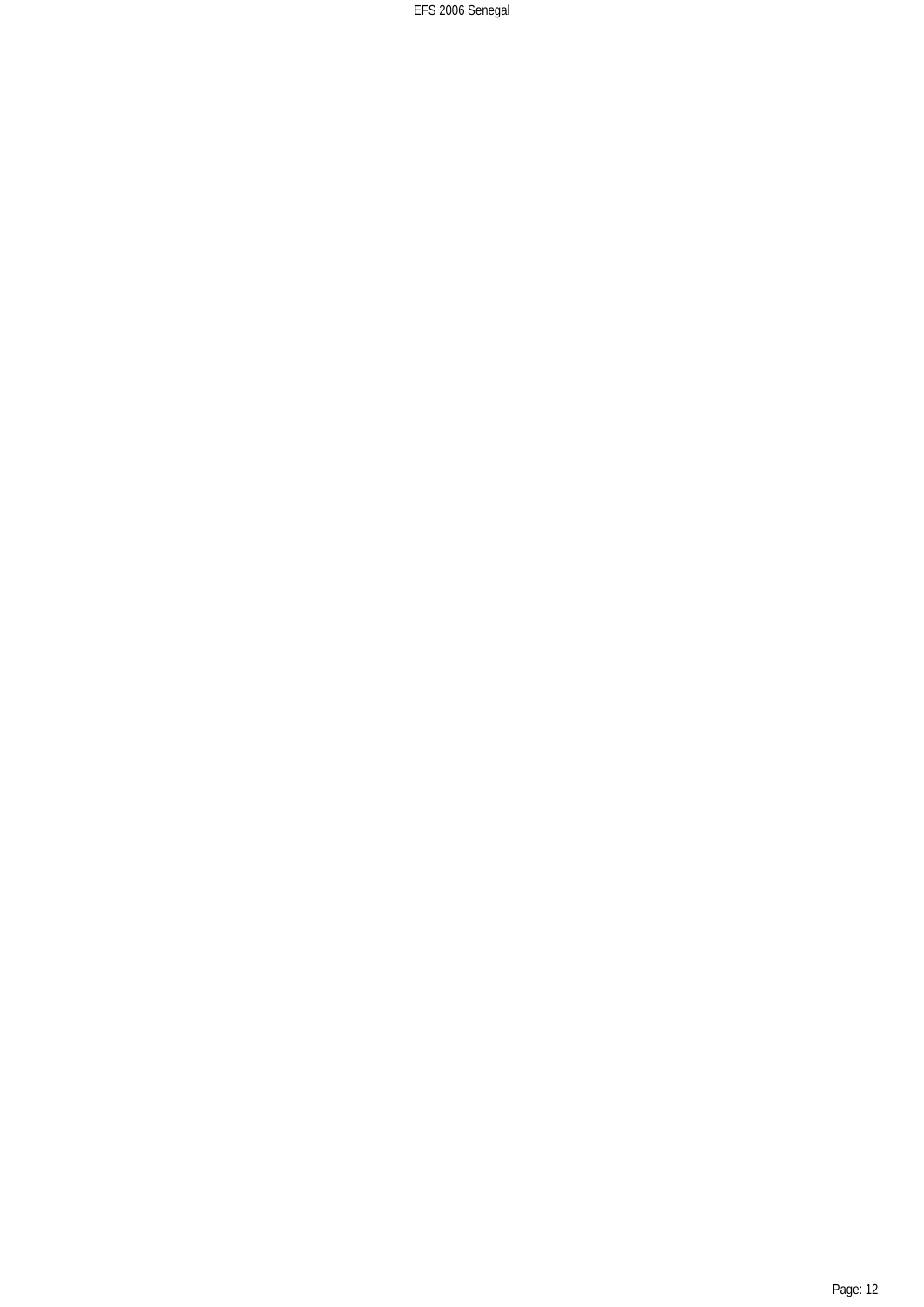#### **Prevalence of curable STIs among other specific populations**

Specific populations according to the epidemic pattern of the country

|           | Year | Area | Rate | Range |
|-----------|------|------|------|-------|
| Chlamydia |      |      |      |       |
| Source:   |      |      |      |       |

|            | Year | Area | Rate | Range |
|------------|------|------|------|-------|
| Gonorrhoea |      |      |      |       |
| Source:    |      |      |      |       |

|          | Year | Area | Rate | Range |
|----------|------|------|------|-------|
| Syphilis |      |      |      |       |
| Source:  |      |      |      |       |

|                | Year | Area | Rate | Range |
|----------------|------|------|------|-------|
| Trichomoniasis |      |      |      |       |
| Source:        |      |      |      |       |

# **Health service and care indicators**

HIV prevention strategies depend on the twin efforts of care and support for those living with HIV or AIDS, and targeted prevention for all people at risk or vulnerable to the infection. It is difficult to capture such a large range of activities with one or just a few indicators. However, a set of well-established health care indicators may help to identify general strengths and weaknesses of health systems. Specific indicators, such as access to testing and blood screening for HIV, help to measure the capacity of health services to respond to HIV/AIDS - related issues.

| Access to health care                                     |      |          |                   |  |
|-----------------------------------------------------------|------|----------|-------------------|--|
| Indicators                                                | Year | Estimate | Source            |  |
| % of population with access to health services -<br>total |      |          |                   |  |
| % of population with access to health services -<br>urban |      |          |                   |  |
| % of population with access to health services -<br>rural |      |          |                   |  |
| Contraceptive prevalence rate (%)                         | 1999 | 10.5     | <b>UNPOP</b>      |  |
| Percentage of contraceptive users using condoms           |      |          |                   |  |
| % of births attended by skilled health personnel          | 2000 | 58       | <b>UNICEF</b>     |  |
| % of 1-yr-old children fully immunized - DPT              | 2004 | 87       | <b>WHO/UNICEF</b> |  |
| % of 1-yr-old children fully immunized - Measles          | 2004 | 57       | <b>WHO/UNICEF</b> |  |
| % of ANC clinics where HIV testing is available           |      |          |                   |  |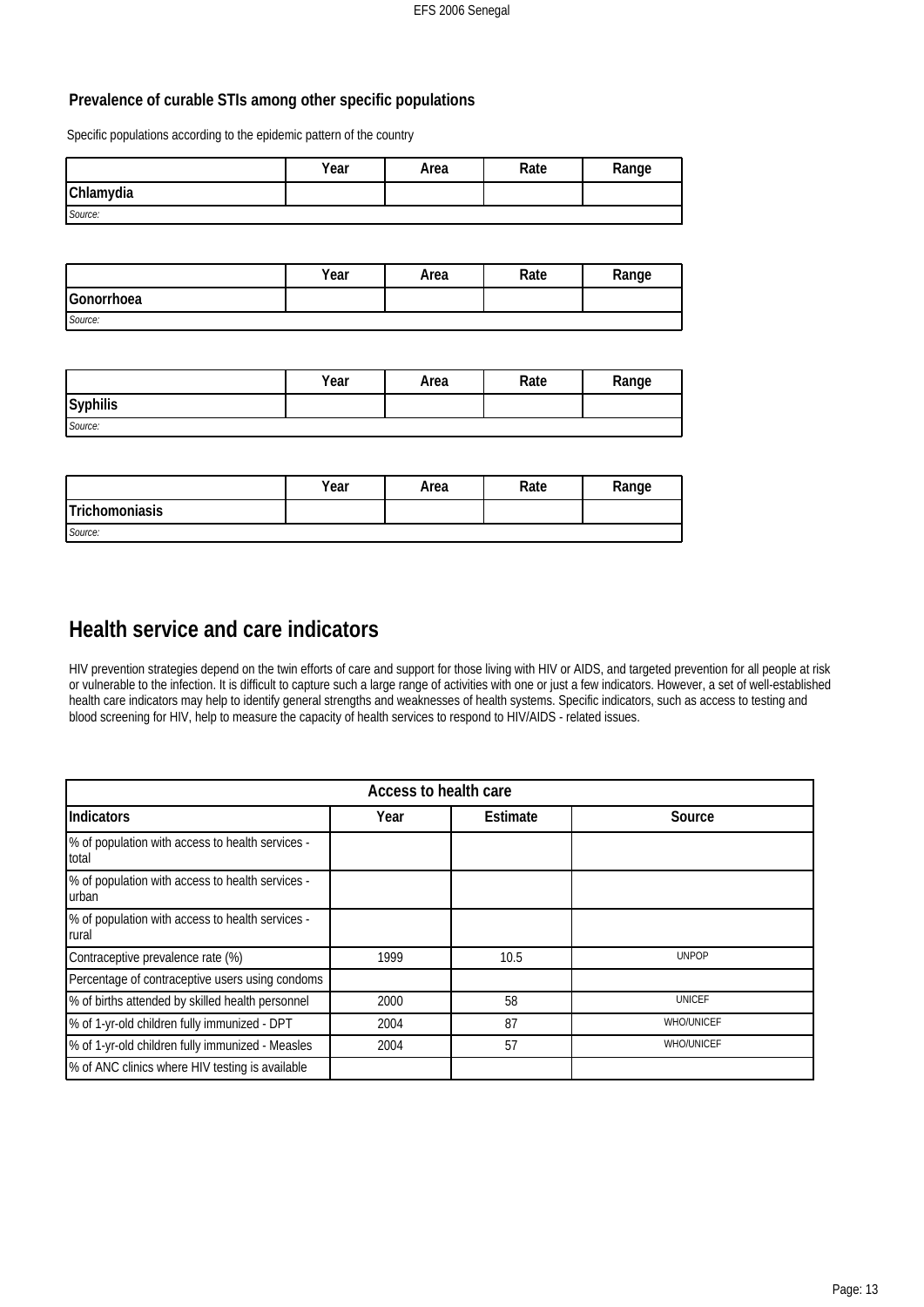# **Estimated number of adults (15+) in need of treatment**

Total number of adults needing antiretroviral therapy

|                   |               | 2003   | 2005   |
|-------------------|---------------|--------|--------|
| <b>Both sexes</b> |               | 8600   | 10 000 |
|                   | Low estimate  | 4600   | 5300   |
|                   | High estimate | 13 000 | 16 000 |

*Source: WHO and UNAIDS, March 2006*

## **Estimated number of people receiving antiretroviral therapy**

Total number of people receiving antiretroviral therapy at end of each year

|                   | 2003 | 2005 |
|-------------------|------|------|
| <b>I</b> Males    |      |      |
| Females           |      |      |
| <b>Both sexes</b> | 1500 | 4000 |

*Source: Based on the most recent calculated ART need estimates by WHO and UNAIDS, as of March 2006.*

| Coverage   | '005 |
|------------|------|
| Both sexes |      |

*Source: WHO and UNAIDS, March 2006*

*Comments: See also the paediatrics estimates section on the next page, as the ART need among children should also be taken into account for estimating ART coverage.*

# **Services providing antiretroviral therapy**

Reported number of sites that are providing antiretroviral therapy

|              | 2003 | 2005 |
|--------------|------|------|
| Public       |      |      |
| Private      |      |      |
| <b>Total</b> |      |      |

*Source: (total 2005) Annex 3: Progress on Global Access to HIV Antiretroviral Therapy, A Report on "3 by 5" and Beyond. Geneva, WHO and UNAIDS, March 2006. Comments:*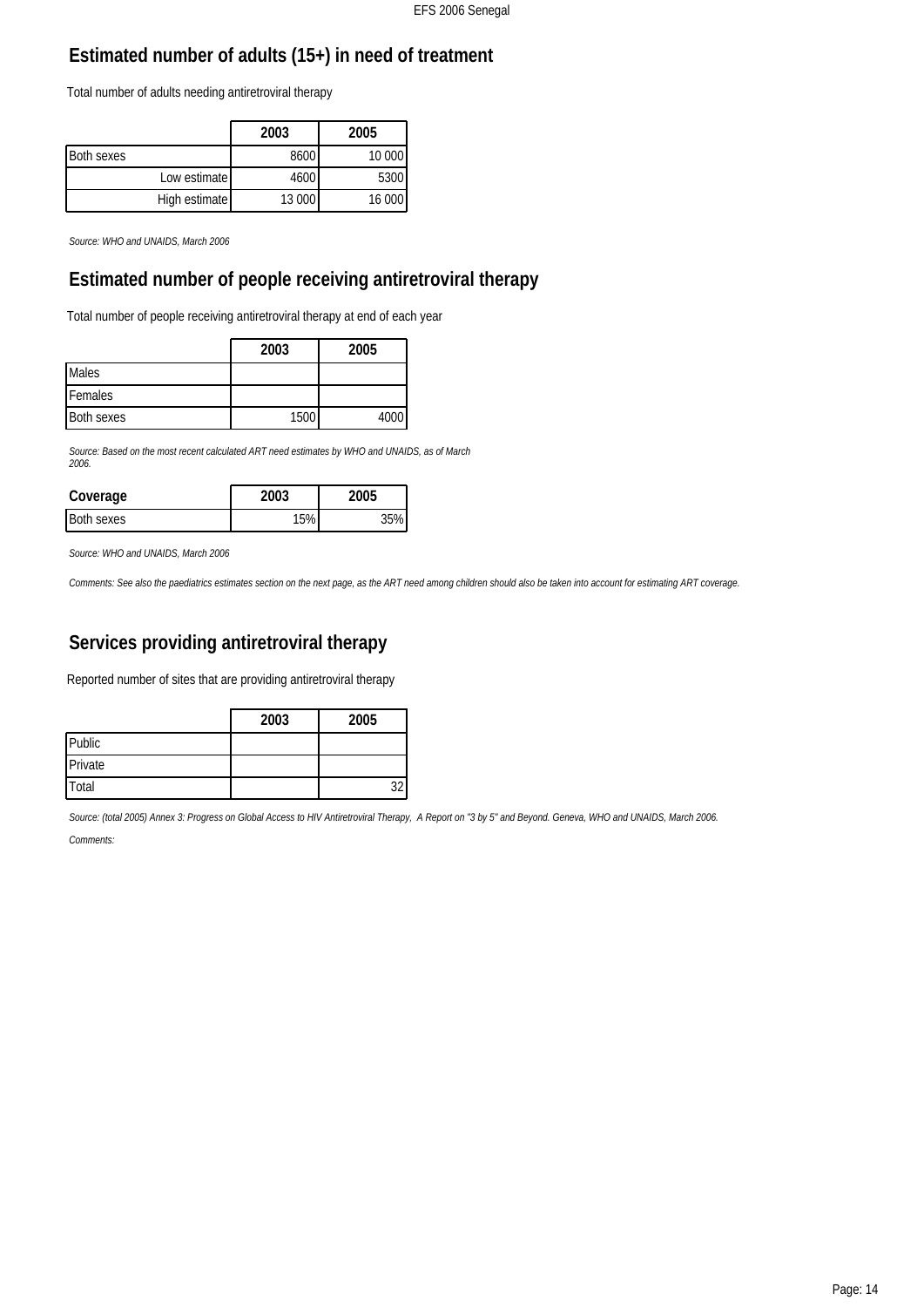# **Paediatrics estimates, 2005**

|                                   | Total | Source                            |
|-----------------------------------|-------|-----------------------------------|
| Children living with HIV          |       |                                   |
| Low estimate                      |       |                                   |
| High estimate                     |       |                                   |
| Children in need of ART           | 1800  |                                   |
| Low estimate                      | 600   |                                   |
| High estimate                     |       | 3500 WHO and UNAIDS, March 2006   |
| Children receiving ART            |       |                                   |
| Children in need of cotrimoxazole | 8900  |                                   |
| Low estimate                      | 3100  |                                   |
| High estimate                     |       | 18 000 WHO and UNAIDS, March 2006 |
| Children receiving cotrimoxazole  |       |                                   |

*Comments:*

# **Coverage of HIV testing and counselling**

Number of public, private and NGO sites providing testing and counselling services.

|                | Year | Area | Total number of sites |
|----------------|------|------|-----------------------|
| Public sector  |      |      |                       |
| Private sector |      |      |                       |
| <b>NGOs</b>    |      |      |                       |
| Total          |      |      |                       |

*Source:*

# **Number of people counselled and tested over time**

Number of people who have been tested and counselled in the country.

|              | 2003 | 2004 | 2005 |
|--------------|------|------|------|
| <b>Males</b> |      |      |      |
| Females      |      |      |      |
| Both sexes   |      |      |      |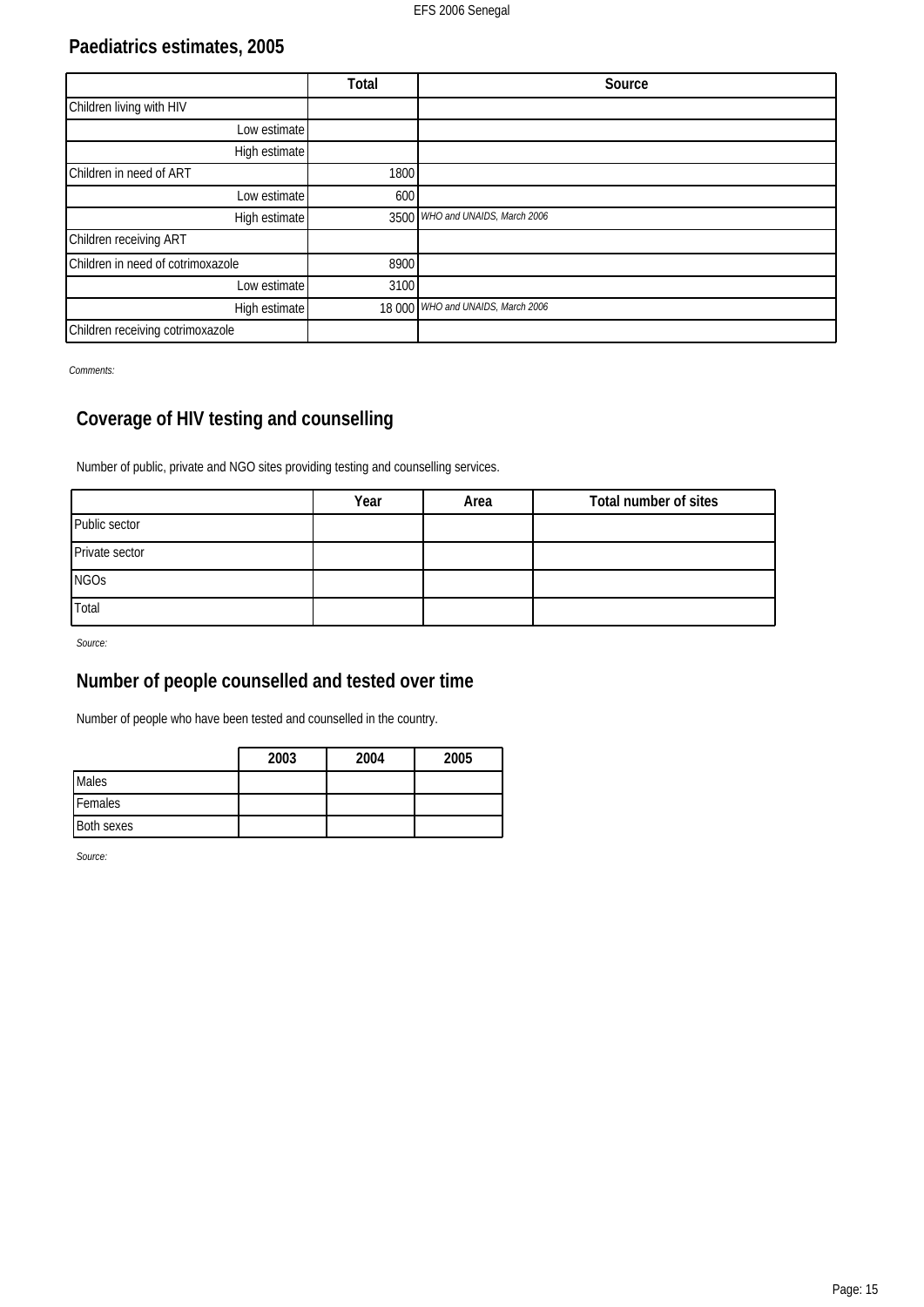#### EFS 2006 Senegal

# **Knowledge and behaviour**

In most countries the HIV epidemic is driven by behaviours (e.g.: multiple sexual partners, injecting drug use) that expose individuals to the risk of infection. Information on knowledge and on the level and intensity of risk behaviour related to HIV/AIDS is essential in identifying populations most at risk for HIV infection and in better understanding the dynamics of the epidemic. It is also critical information in assessing changes over time as a result of prevention efforts. One of the main goals of the 2nd generation HIV surveillance systems is the promotion of a standard set of indicators defined in the National Guide (Source: National AIDS Programmes, A Guide to Monitoring and Evaluation, UNAIDS/00.17) and regular behavioural surveys in order to monitor trends in behaviours and to target interventions. The indicators on knowledge and misconceptions are an important prerequisite for prevention programmes to focus on increasing people's knowledge about sexual transmission, and, to overcome the misconceptions that act as a disincentive to behaviour change. Indicators on sexual behaviour and the promotion of safer sexual behaviour are at the core of AIDS programmes, particulary with young people who are not yet sexually active or are embarking on their sexual lives, and who are more amenable to behavioural change than adults. Finally, higher risk male-male sex reports on unprotected anal intercourse, the highest risk behaviour for HIV among men who have sex with men.

## **Knowledge of HIV prevention methods**

Prevention indicator: Percentage of young people 15-24 who both correctly identify two ways of preventing the sexual transmission of HIV and who reject three misconceptions about HIV transmission.

|         | Total     | Urban | Rural | Year |
|---------|-----------|-------|-------|------|
| Males   |           |       |       |      |
| Females | 10<br>ں ו |       |       | 2000 |

*Source: MICS*

#### **Reported condom use at last higher risk sex (young people 15-24)**

Prevention indicator: Proportion of young people reporting the use of a condom during sex with a non-regular partner.

|         | Total | Urban | Rural | Year |
|---------|-------|-------|-------|------|
| Males   |       |       |       |      |
| Females |       |       |       |      |

*Source:*

## **Age-mixing in sexual partnerships among young women**

The proportion of young women who have sex in the last 12 months with a partner who is 10 or more years older than themselves.

|         | `otal | `Irban | Rural | 'ear |
|---------|-------|--------|-------|------|
| Females |       |        |       |      |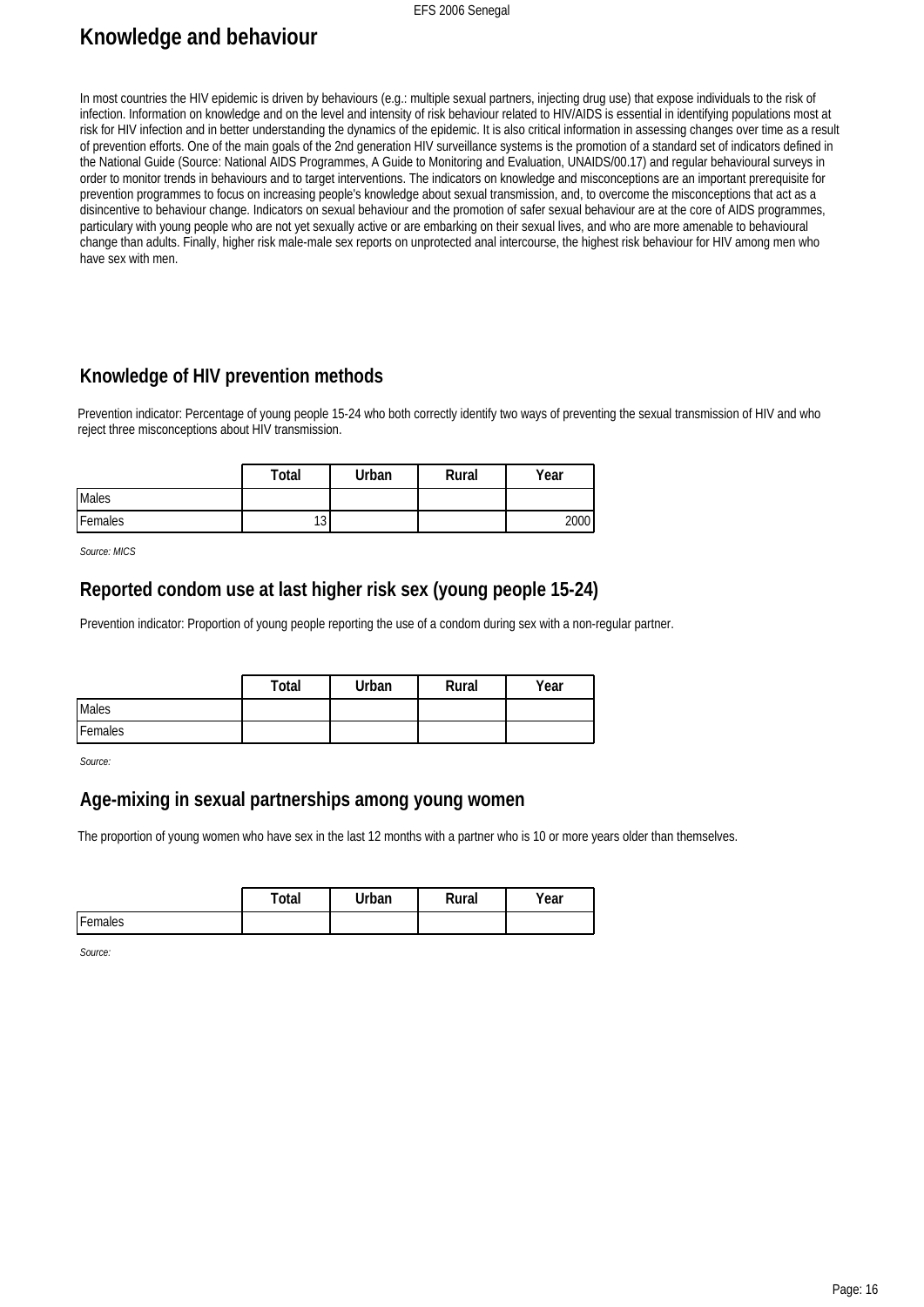## **Reported non regular sexual partnerships**

Prevention indicator: Proportion of young people 15-24 having at least one sex partner other than a regular partner in the last 12 months.

| 'ear | Males | $E$ <sub>emales</sub> |
|------|-------|-----------------------|
|      |       |                       |

*Source:*

#### **Ever used a condom**

Percentage of people who ever used a condom.

|         | Age | Total | Urban | Rural | Year |
|---------|-----|-------|-------|-------|------|
| Males   |     |       |       |       |      |
| Females |     |       |       |       |      |

*Source:*

## **Adolescent pregnancy**

Percentage of teenagers 15-19 who are mothers or pregnant with their first child.

| /ear | Percentage |
|------|------------|
|      |            |

*Source:*

## **Age at first sexual experience**

Percentage of 15-19 year olds who have had sex before age 15.

| Year |  |
|------|--|
|      |  |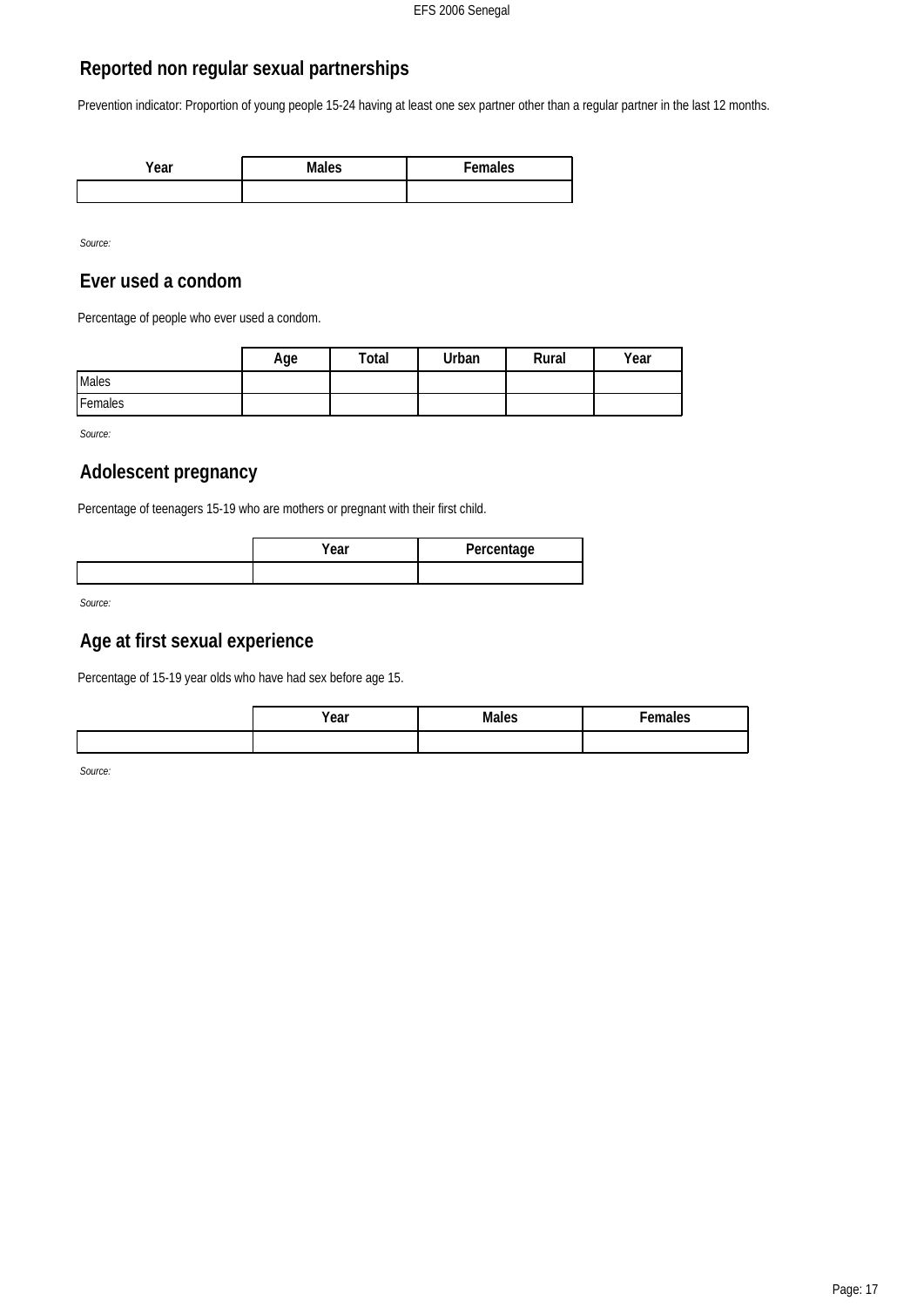# **Prevention indicators**

# **Prevention of mother-to-child transmission (PMTCT) nationwide**

Infection of HIV from an HIV-positive mother to her child during pregnancy, labour, delivery of breastfeeding is called mother-to-child transmission (MTCT). An estimated 530 000 (410 000 - 660 000) children were newly infected in 2006, mainly through mother-to-child transmission. The vast majority of these infections are preventable, yet coverage levels are remarkably low in most resource-limited countries.

#### **Prevention mother-to-child transmission**

|                                                                             | Total  | Year | Comment |
|-----------------------------------------------------------------------------|--------|------|---------|
| Antenatal care coverage (%), 1997--2005*                                    | 79     | 2005 |         |
| Number of pregnant women counselled on PMTCT<br><b>I</b> services           | 16 114 | 2005 |         |
| Estimated number of HIV-infected pregnant women                             | 4600   | 2005 |         |
| Number of HIV-infected pregnant women who received<br><b>ARVs for PMTCT</b> | 57     | 2005 |         |
| 1% of HIV-infected pregnant women who received ARVs<br><b>Ifor PMTCT</b>    |        | 2005 |         |

\* Data refer to the most recent year available during the period specified.

*Source: UNAIDS/Unicef/WHO. Children and AIDS; A stocktaking report, Actions and progress during the first year of "Unite for Children, Unite against AIDS". New York, 2007.*

## **Prevention indicators among injecting drugs users**

| Availability of harm reduction<br>services | Number of centers | Number of people<br>attending services | <b>Estimation of</b><br>coverage | Year |
|--------------------------------------------|-------------------|----------------------------------------|----------------------------------|------|
| Needle exchange programs                   |                   |                                        |                                  |      |
| Opiod substitute therapy                   |                   |                                        |                                  |      |

*Source:*

|                          | Estimated number of IDUs aged 15-65 | IDU prevalence(%) | Year |
|--------------------------|-------------------------------------|-------------------|------|
| Needle exchange programs |                                     |                   |      |
|                          |                                     |                   |      |

*Source:*

# **Screening of blood transfusions nationwide**

Blood safety programs aim to ensure that the majority of blood units are screened for HIV and other infectious agents. This indicator gives an idea of the overall percentage of blood units that have been screened to high enough standards that they can confidently be declared free of HIV.

|                                                                                                                                                        | Percentage |
|--------------------------------------------------------------------------------------------------------------------------------------------------------|------------|
| Percentage of blood units transfused in the last 12<br>I months that have been adequately screened for HIV<br>according to national or WHO guidelines. |            |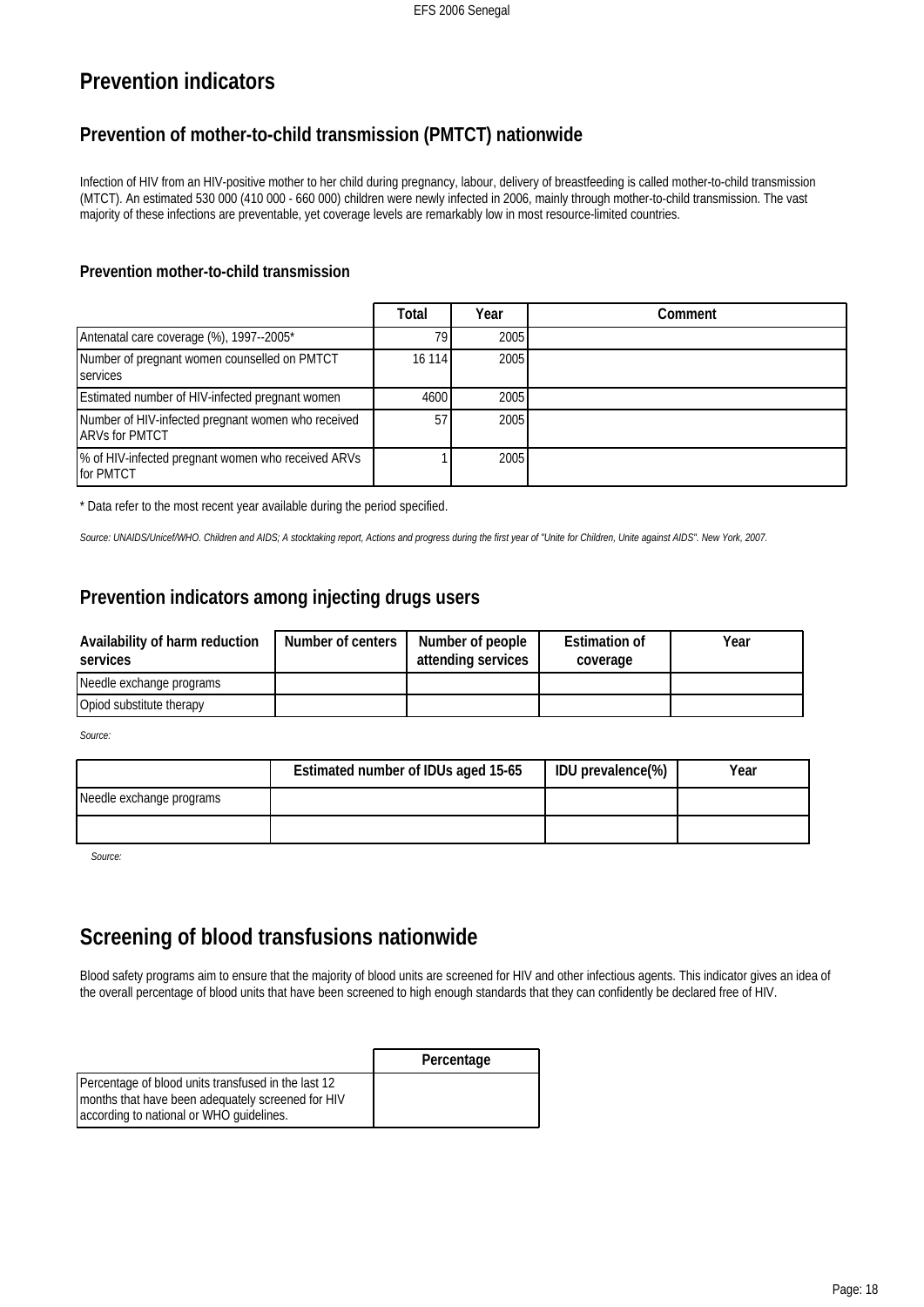# **Sources**

Data presented in this Epidemiological Fact Sheet come from several sources, including global, regional and country reports, published documents and articles, posters and presentations at international conferences, and estimates produced by UNAIDS, WHO and other United Nations agencies. This section contains a list of the more relevant sources used for the preparation of the Fact Sheet. Where available, it also lists selected national Web sites where additional information on HIV/AIDS and STI are presented and regularly updated. However, UNAIDS and WHO do not warrant that the information in these sites is complete and correct and shall not be liable whatsoever for any damages incurred as a result of their use.

- Annex 3: Progress on Global Access to HIV Antiretroviral Therapy, A Report on "3 by 5" and Beyond. Geneva, WHO and UNAIDS, March 2006.
- 2006 Report on the global AIDS epidemic
- Based on the most recent calculated ART need estimates by WHO and UNAIDS, as of March 2006.
- Coverage Survey
- Demographic Health Survey
- **MICS**
- United Nations Population Division
- UNAIDS/Unicef/WHO. Children and AIDS; A stocktaking report, Actions and progress during the first year of "Unite for Children, Unite against AIDS". New York, 2007.
- UNDP Human Development Report 2005
- United Nations Educational, Scientific and Cultural Organization
- UNGASS CR
- UNGASS CR and SIDALAC
- UNICEF Global Database on Skilled Attendant at Delivery. The United Nations Children's Fund.
- (http://www.childinfo.org/areas/deliverycare/countrydata.php)
- UNICEF / WHO
- World Contraceptive Use 2005 database. Population Division, Department of Economic and Social Affairs, United Nations.
- UNPOP Dept. Of Economic and Social Affairs
- World Health Organization
- World Health Organization, 3 by 5
- WHO and UNAIDS, March 2006
- WHO/UNICEF estimates of national coverage for year 2004 (as of September 2005). (http://www.who.int/immunization\_monitoring/routine/immunization\_coverage/en/index4.html)
- World Bank
- World Health Report 2006, WHO
- 1) Comite National de Lutte Contre le SIDA, FHI, USAID. Bulletin epidémiologique N° 8, Décembre 2000. 2) Sturm-Ramirez K. Molecular epidemiology of genital Chlamydia trachomatis infection in high-risk women in Senegal, West Africa. J Clin Microbiol 2000; 28 (1): 138–145.
- Comite National de Lutte Contre le SIDA, FHI, USAID, CDC. Bulletin epidémiologique N° 9, 2002.
- **MICS**
- Sturm-Ramirez K. Molecular epidemiology of genital Chlamydia trachomatis infection in high-risk women in Senegal, West Africa. J Clin Microbiol 2000; 28 (1): 138–145.
- Mboup, S., et al. 1990 Surveillance Sentinelle des Infection a HIV Bulletin Epidemiologique 001 Bulletin Epidemiologique HIV, January, no. 1.
- M'Boup, S., et al. 1997 Surveillance Sentinelle des Infectious a HIV Bulletin Epidemilogique HIV, December, no. 6, pp. 1-35.
- M'Boup, S., et al. 1999 Surveillance Sentinelle des Infectious a HIV Bulletin Epidemilogique HIV, juin, no. 7, pp. 1-36.
- Mboup, S., et at. 2002 De Surveillance du VIH/SIDA 1999, 2000, et 2001 Bulletin Epidemiologique HIV, no. 9, March, pp. 1-42.
- Mboup, S., et al. 2003 De Surveillance du VIH Bulletin Sero-Epidemiologique, juillet, no. 10, report.
- Ricard, D., A. K. Bacha, S. M'Boup, et al. 1988 Perinatal Transmission of HIV-2 in Senegal III International Conference: AIDS and Associated Cancers in Africa, Sept. 14-16, Poster FP 3.
- Senegal Ministry of Health 1999 Senegal: Update of the UNAIDS/WHO Epidemiological Fact Sheet UNAIDS.
- Le Guenno, B. 1988 Affections a HIV et Grossese a Dakar Unpublished.
- Mboup, S., E. H. Gueye, J. L. Sankale, et al. 1989 Transmission de HIV-2 Dans Diverses Populations a Kaolack (Senegal) IV Internat. Conf.: AIDS and Assoc. Cancers in Africa, Marseille, Oct. 18-20, Poster 069.
- Mboup, S., et al. 1991 Surveillance Sentinelle des Infections a HIV Bulletin Epidemiologique HIV, December, no. 3.
- M'boup, S. 1993 HIV/AIDS Education and Prevention in Military Populations in Senegal VIII International Conference on AIDS in Africa, Marrakech, Morocco, 12/12-16, Oral session.
- Mboup, S., et al. 1993 Surveillance Sentinelle des Infection of HIV Bulletin Epidemiologique HIV, December, no. 4.
- Mboup, S., et al. 1994 Surveillance Sentinelle de Infections o HIV Bulletin Epidemiologique HIV, December, no. 5, pp. 1-24.
- Ricard, D., S. M'Boup, A. N'Doye, et al. 1988 Epidemiology and Clinical Evaluation in a Cohort of Prostitues Exposed to HIV 2 III International Conference: AIDS and Associated Cancers in Africa, Sept. 14-16, Poster FP 25.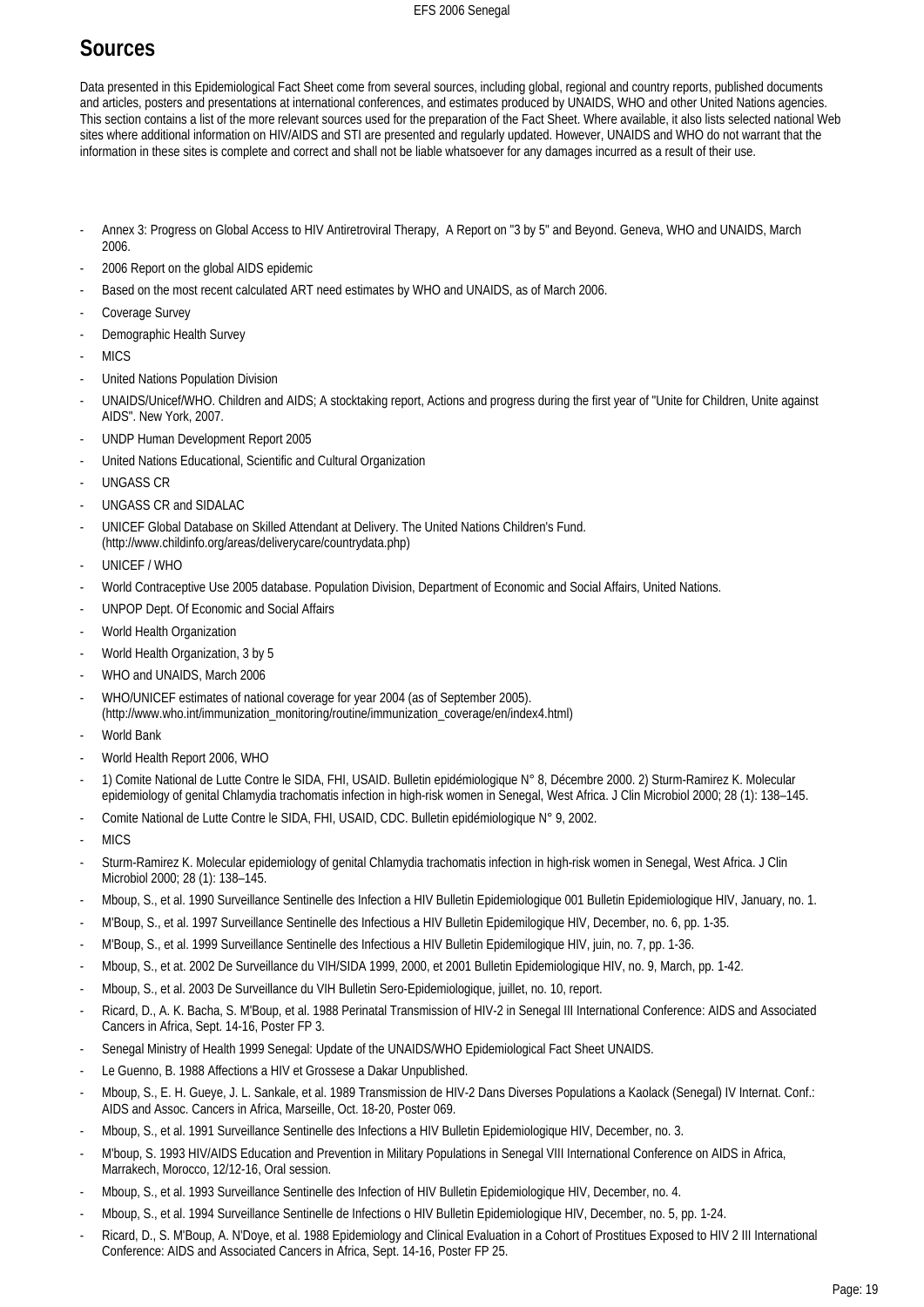#### EFS 2006 Senegal

- Senegal Programme National de Lutte Contre le SIDA 1987 Plan a Moyen Terme: 1987-1992 Programme National de Lutte Contre le SIDA au Senegal, report.
- Senegal Ministere de la Sante 1999 Situation Serologique du VIH dans les Sites Sentinelles in 1997 and 1998 Group Sero-Epidemiologique, CNLS, PNLCS, 21 Oct., tables.
- Wade, A., A. Dieng-Sarr, A. A. Diallo, et al. 1993 HIV-1 and HIV-2 Infection in Senegal IX International Conference on AIDS, Berlin, 6/6-11, Abstract PO-C29-3264.

# **Websites**

**- www.aids.africa.com**